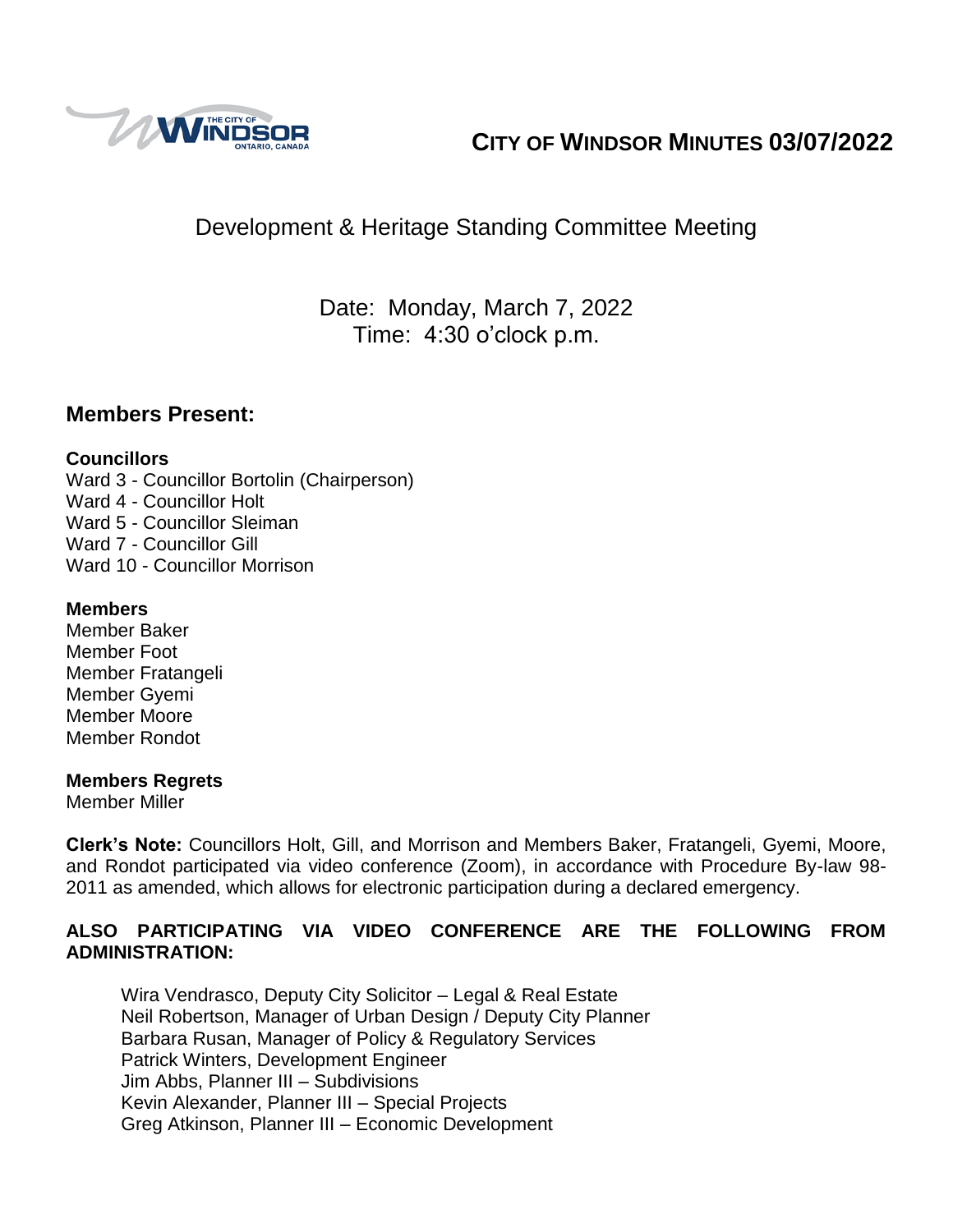## **Minutes Development & Heritage Standing Committee Monday, March 7, 2022 Page 2** of **16**

Stefan Fediuk, Planner III – Senior Urban Designer Adam Szymczak, Planner III – Zoning Kristina Tang, Planner III – Heritage Rania Toufeili, Policy Analyst Marianne Sladic, Clerk Steno Senior Sandra Gebauer, Council Assistant

### **ALSO PARTICIPATING IN COUNCIL CHAMBERS ARE THE FOLLOWING FROM ADMINISTRATION:**

Michael Cooke, Manager of Planning Policy / Deputy City Planner Anna Ciacelli, Deputy City Clerk / Supervisor of Council Services

#### **Delegations—participating via video conference**

| Item $7.1$          | <b>Bruno Cacilhas, Owner</b>                                                   |
|---------------------|--------------------------------------------------------------------------------|
| Item 7.1, 7.4 & 7.5 | Tracey Pillon Abbs, representing the Applicant                                 |
| Item 7.1 & 7.4      | Tony Chau, Senior Project Manager, ADA-Architect                               |
| Item $7.2$          | Chris MacLeod, Applicant                                                       |
| Item $7.3$          | Karl Tanner, Dillon Consulting                                                 |
| Item $7.4$          | Aaron Blata, RC Spencer & Associates Inc.                                      |
| Item 7.4            | John Paul Aleo, Aleo Associates Inc.                                           |
| Item $7.4$          | Johanna and Nicholas Papador, Area Residents                                   |
| Item $7.4$          | David Kassab, Area Resident                                                    |
| Item $7.4$          | Bushra Hanna, Area Resident                                                    |
| Item $7.4$          | Roger and Jennifer Bastiaan, Area Residents                                    |
| Item $7.4$          | Antonio Buttice, Area Resident                                                 |
| Item 7.4            | Paula and Rod Rankin, Area Residents                                           |
| Item $7.4$          | Raymond and Charlotte Colautti, Area Residents                                 |
| Item $7.4$          | Marianne Rudy-Geleynse, Area Resident                                          |
| Item $7.4$          | Andrew Furlong, Area Resident                                                  |
| Item $7.4$          | <b>Andrew Smith, Realtor</b>                                                   |
| Item $7.4$          | Patricia McConville, Area Resident                                             |
| Item $7.4$          | Annette Trepanier, Area Resident                                               |
| Item $7.4$          | Philip Adamson, Area Resident                                                  |
| Item 7.4            | Alex Denonville, Area Resident                                                 |
| Item $7.4$          | Dr. George Grayson, area resident                                              |
| Item $7.4$          | Dr. Paula Brook, Area Resident                                                 |
| Item $7.4$          | Mike Spineti, Area Resident                                                    |
| Item 7.5            | Zak Habib, Royalty Homes                                                       |
| Item 10.1           | Cameron Adamson, Border Masonic Temple Association Building Committee<br>Chair |

Item 11.1 Vas Papadiamantopoulos, Senior Discipline Manager, Architecttura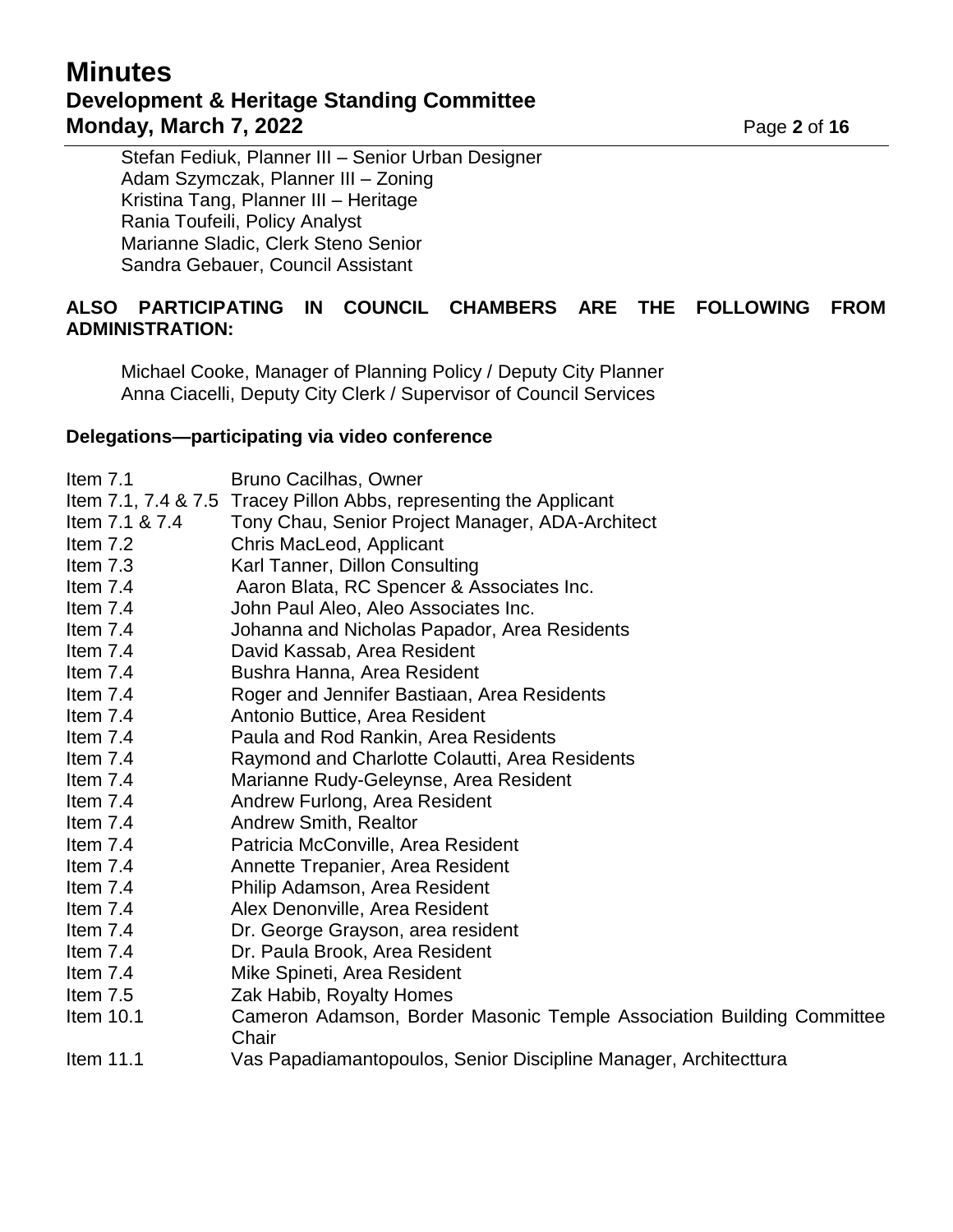## **Minutes Development & Heritage Standing Committee Monday, March 7, 2022 Page 3 of 16**

## **1. CALL TO ORDER**

The Chairperson calls the meeting of the Development & Heritage Standing Committee to order at 4:32 o'clock p.m.

## **2. DISCLOSURES OF PECUNIARY INTEREST AND THE GENERAL NATURE THEREOF**

Member Fratangeli discloses an interest and abstains from voting on Item 10.1 being the report of the Office of Economic Development & Innovation dated February 9, 2022 entitled "986 Ouellette Ave, Masonic Temple - Heritage Alteration Permit, Community Heritage Fund & Commercial/Mixed Use Building Facade Improvement Program Request (Ward 3)," as he is a member of the Masonic Temple.

## **3. REQUEST FOR DEFERRALS, REFERRALS OR WITHDRAWALS**

None requested.

## **4. COMMUNICATIONS**

None presented.

## **11. ADMINISTRATIVE ITEMS**

### **11.1. Amendment to Sign By-law 250-04 for 1200-1220 University Avenue, File No. SGN\_002-21 - Ward #3**

### **Vas Papadiamantopoulos, Senior Discipline Manager, Architecttura**

Vas Papadiamantopoulos, Senior Discipline Manager, Architecttura, appears via video conference before the Development and Heritage Standing Committee regarding the administrative report "Amendment to Sign By-law 250-04 for 1200-1220 University Avenue, File No. SGN\_002-21 - Ward #3" and is available for questions.

Moved by: Councillor Sleiman Seconded by: Councillor Holt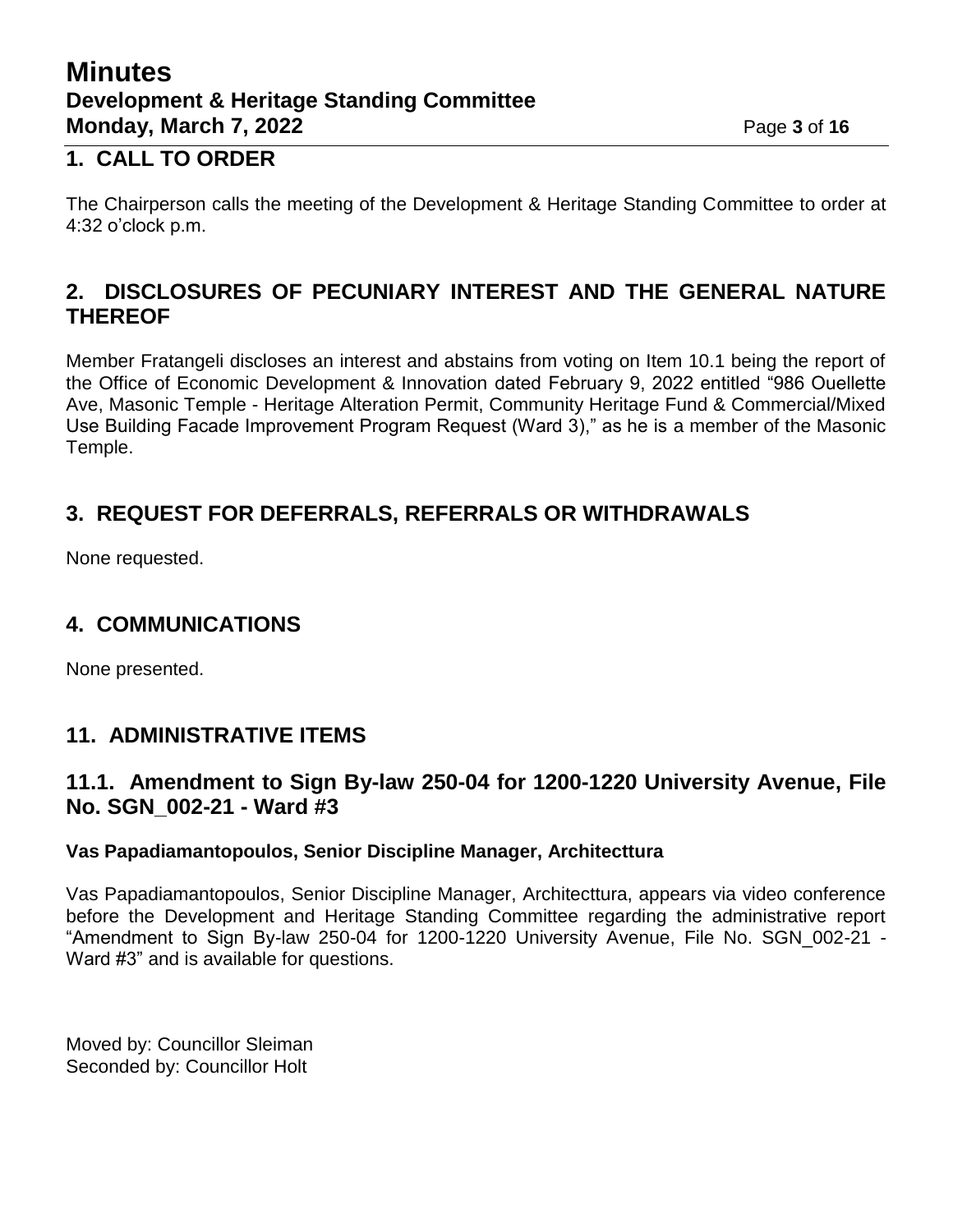## **Minutes Development & Heritage Standing Committee Monday, March 7, 2022 Page 4 of 16**

Decision Number: **DHSC 377**

THAT the application for a Site Specific Amendment to the Windsor Sign By-law 250-2004, to allow for the installation of a 23.22m<sup>2</sup> pylon ground sign at 1220 University Ave W with offsite advertising as a directory of businesses for 1100 and 1200-1220 University Ave W, **BE APPROVED.** Carried.

> Report Number: S 4/2022 Clerk's File: Z/8955

### **11.2. Brownfield Community Improvement Plan (CIP) application submitted by Mikhail Holdings Limited on behalf of the Property Owner (1174478 Ontario Ltd) for 2970 College Avenue (Ward 2)**

Moved by: Councillor Holt Seconded by: Councillor Gill

Decision Number: **DHSC 378**

- I. THAT the request made by Mikhail Holdings Limited on behalf of the property owner (1174478 Ontario Ltd) to participate in the Feasibility Study Grant Program **BE APPROVED** for the completion of the proposed structural feasibility study for the building located at 2970 College Avenue pursuant to the City of Windsor Brownfield Redevelopment Community Improvement Plan; and,
- II. THAT the City Treasurer **BE AUTHORIZED** to issue payment up to a maximum of \$5,000 based upon the completion and submission of a structural feasibility study completed in a form acceptable to the City Planner and City Solicitor; and,
- III. THAT the request made by Mikhail Holdings Limited on behalf of the property owner (1174478 Ontario Ltd) to participate in the Environmental Site Assessment Grant Program **BE APPROVED** for the completion of a proposed Phase II Environmental Site Assessment Study for property located at 2970 College Avenue pursuant to the City of Windsor Brownfield Redevelopment Community Improvement Plan; and,
- IV. THAT the City Treasurer **BE AUTHORIZED** to issue payment up to a maximum of \$15,000 based upon the completion and submission an eligible study Phase II Environmental Site Assessment Study completed in a form acceptable to the City Planner and City Solicitor; and,
- V. THAT the grant funds in the amount of \$20,000 **BE TRANSFERRED** from the CIP Reserve Fund 226 to Brownfield Strategy Remediation (project 7069003) when the eligible work is completed to the satisfaction of the City Planner; and,
- VI. THAT should the proposed Feasibility and/or Phase II Environmental Site Assessment Study and Remedial Work Plan not be completed within two (2) years of Council approval, the approval(s) **BE RESCINDED** and the funds be uncommitted and made available for other applications.

Carried.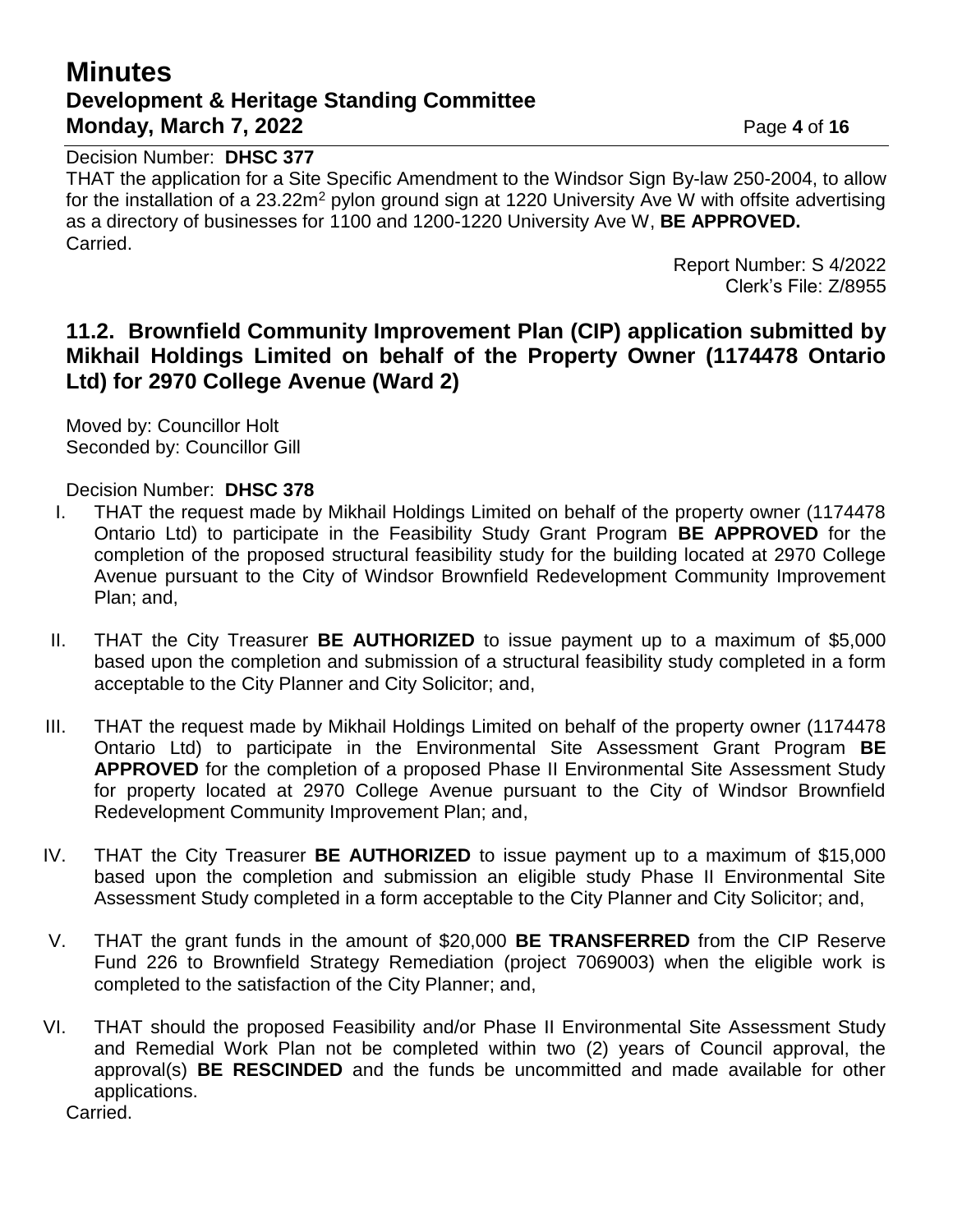Report Number: S 18/2022 Clerk's File: Z/8955

## **11.3. Sandwich Town CIP Application, 357-359 Indian Road; Owners Cam Crowder and Sean Lavin (Owners of GBI Holding Company)**

Moved by: Councillor Gill Seconded by: Councillor Sleiman

Decision Number: **DHSC 379**

- I. THAT the request for incentives under the Sandwich Incentive Program made by GBI Holding Company (Cam Crowder and Sean Lavin), owners of the property located at 357-359 Indian Road, **BE APPROVED** for the following programs when all work is complete:
	- i. *Revitalization Grant Program* for 70% of the municipal portion of the tax increment for up to 10 years (**+/-\$3,113** per year); and
	- ii. *Development and Building Fees Grant* for 100% of the Development and Building Fees identified in the Sandwich CIP to a Maximum amount of (**+/- \$11,436.74**);
- II. THAT Administration **BE AUTHORIZED** to prepare the Sandwich Incentive Program Agreement for the *Revitalization Grant* in accordance with all applicable policies, requirements, and provisions contained within the Olde Sandwich Towne Community Improvement Plan to the satisfaction of the City Planner as to content, the City Solicitor as to legal form, and the CFO/City Treasurer as to financial implication;
- III. THAT the CAO and City Clerk **BE AUTHORIZED** to sign the agreement between the City and GBI Holding Company (owners Cam Crowder and Sean Lavin) to implement the *Building/Property Improvement Tax Increment Grant Program* (only) in accordance with all applicable policies, requirements to the satisfaction of the City Planner as to content, the City Solicitor as to legal form, and the CFO/City Treasurer as to financial implications;
- IV. THAT funds in the maximum amount of **+/-\$11,436.74** under the *Development Building Fees Grant Program* **BE TRANSFERRED** from the CIP Reserve Fund 226 to the *Sandwich Community Development Plan Fund* (Account 7076176) when the work is complete;
- V. THAT grants **BE PAID** to GBI HOLDING COMPANY (owners Cam Crowder and Sean Lavin) upon completion of the two and a half (2.5) storey, two (2) unit duplex dwelling from the *Sandwich Community Development Plan Fund* (Account 7076176) to the satisfaction of the City Planner and Chief Building Official; and,
- VI. THAT grants approved **SHALL LAPSE** if the applicant has not completed the work and fulfilled the conditions within 2 years of the approval date. Carried.

Report Number: S 20/2022 Clerk's File: Z/14306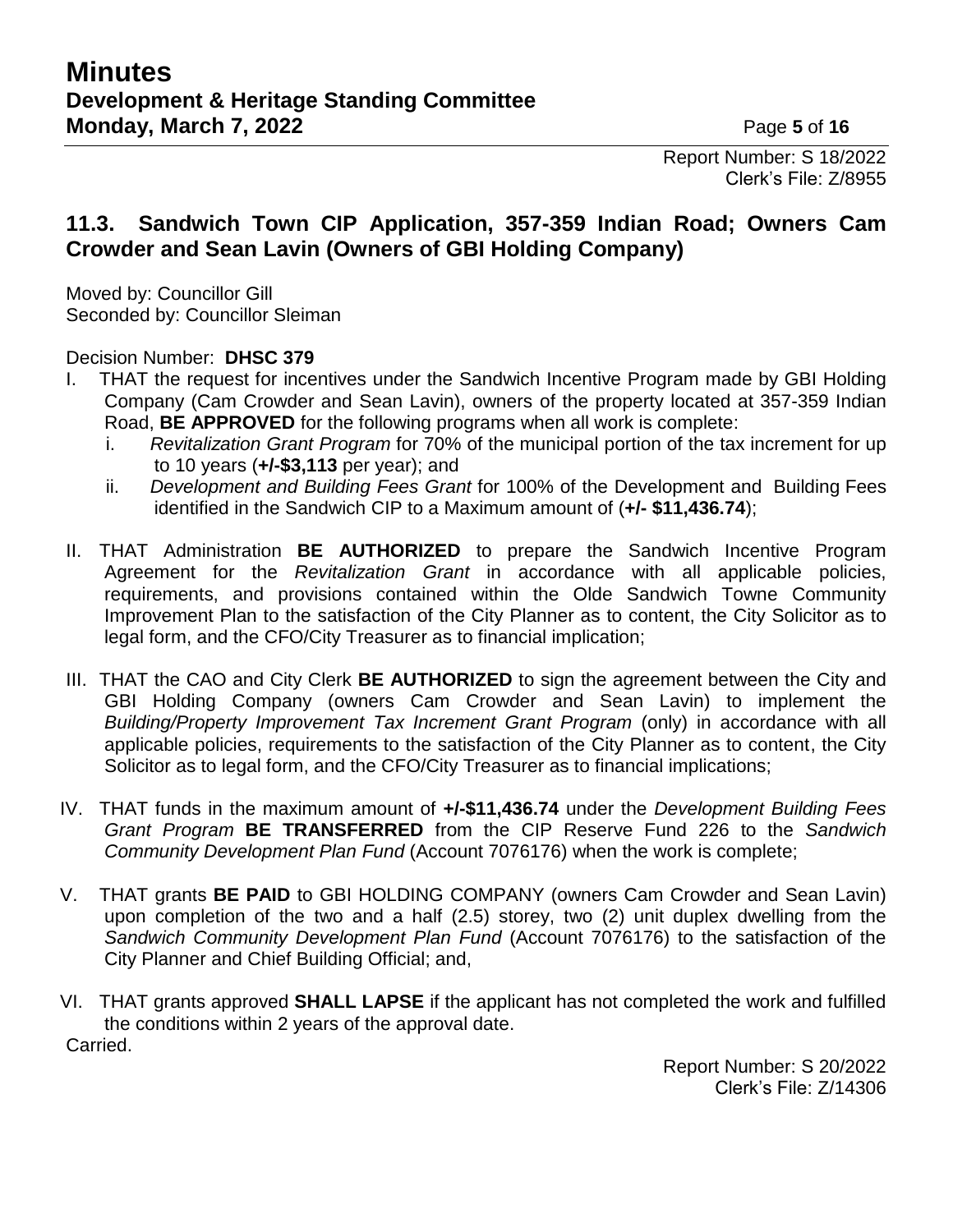## **Minutes Development & Heritage Standing Committee Monday, March 7, 2022 Page 6** of **16**

There being no further business the meeting of the Development & Heritage Standing Committee (Administrative Items) portion is adjourned at 4:38 o'clock p.m.

The Chairperson calls the *Heritage Act* Matters portion of the Development & Heritage Standing Committee meeting to order at 4:38 o'clock p.m.

## **8. ADOPTION OF THE MINUTES**

## **8.1. Adoption of the Development & Heritage Standing Committee minutes of its meeting held December 6, 2021**

Moved by: Councillor Sleiman Seconded by: Member Fratangeli

THAT the minutes of the Development & Heritage Standing Committee meeting held December 6, 2021 **BE ADOPTED** as presented. Carried.

Report Number: SCM 392/2021

## **8.2. Adoption of the Development & Heritage Standing Committee minutes of its meeting held January 10, 2022**

Moved by: Councillor Sleiman Seconded by: Member Fratangeli

THAT the minutes of the Development & Heritage Standing Committee meeting held January 10, 2022 **BE ADOPTED** as presented. Carried.

Report Number: SCM 11/2022

## **8.3. Adoption of the Development & Heritage Standing Committee minutes of its meeting held February 7, 2022**

Moved by: Councillor Sleiman Seconded by: Member Fratangeli

THAT the minutes of the Development & Heritage Standing Committee meeting held February 7, 2022 **BE ADOPTED** as presented. Carried.

Report Number: SCM 41/2022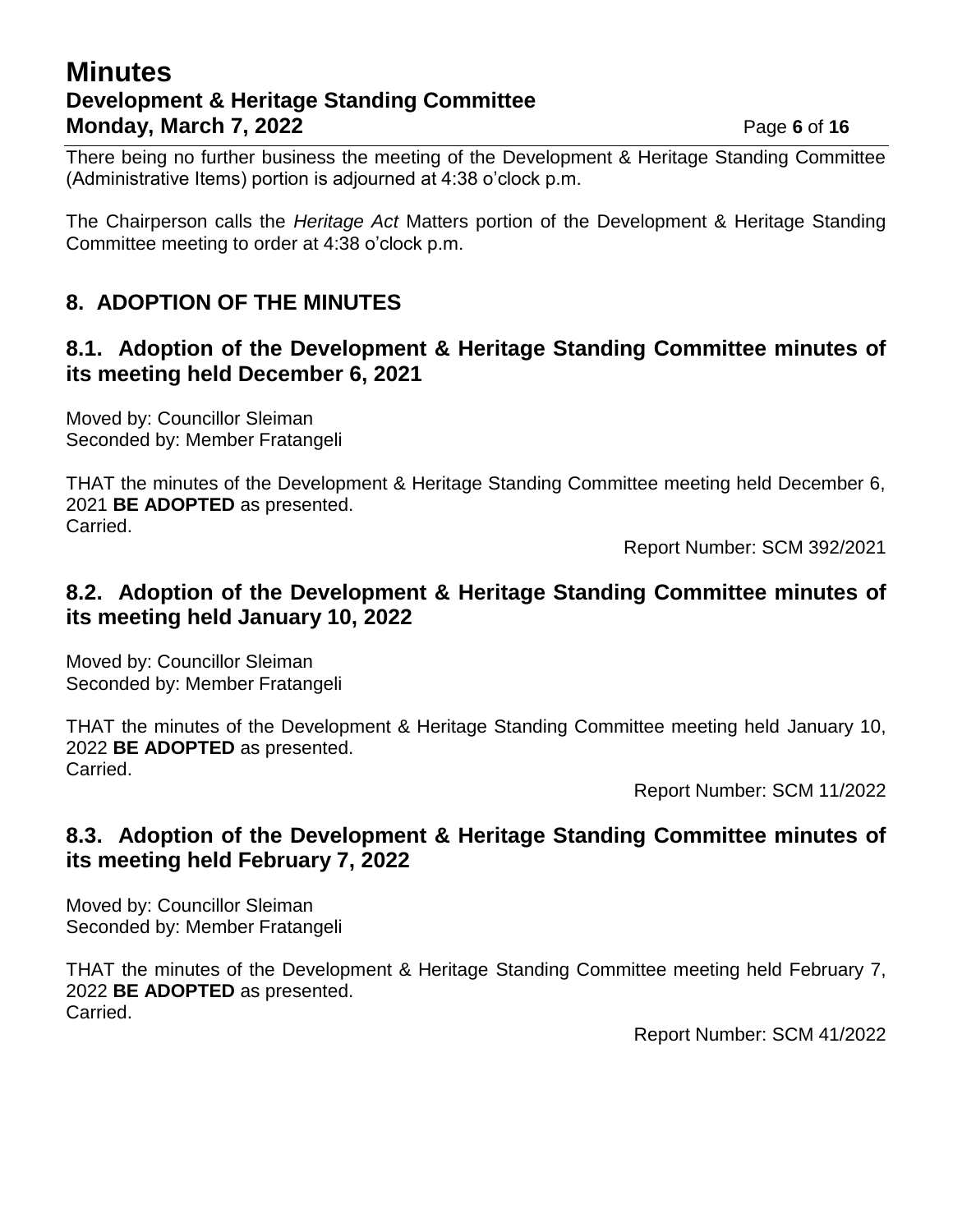## **Minutes Development & Heritage Standing Committee Monday, March 7, 2022 Page 7** of 16

### **10.** *HERITAGE ACT* **MATTERS**

### **10.1. 986 Ouellette Ave, Masonic Temple - Heritage Alteration Permit, Community Heritage Fund & Commercial/Mixed Use Building Facade Improvement Program Request (Ward 3)**

#### **Cameron Adamson, Border Masonic Temple Association Building Committee Chair**

Cameron Adamson, Border Masonic Temple Association Building Committee Chair, appears via video conference before the Development and Heritage Standing Committee regarding the administrative report "986 Ouellette Ave, Masonic Temple - Heritage Alteration Permit, Community Heritage Fund & Commercial/Mixed Use Building Facade Improvement Program Request (Ward 3)" and is available for questions.

Moved by: Councillor Holt Seconded by: Member Baker

Decision Number: **DHSC 376**

- I. THAT the importance and value of the Masonic Temple, 986 Ouellette Avenue, a municipal designated heritage property **BE RECOGNIZED** by City Council and further, that Council supports the various grant applications made by the Border Masonic Temple Association Ltd to other levels of government, including the Legacy Fund, Building Communities Through Arts and Heritage, Green and Inclusive Community Building Fund, Ontario Trillium Resilient Places Grant & Digital Museum Canada Grant.
- II. THAT a total grant of 15% of the cost of conservation work for the facade, to an upset amount of \$46,612.50 from the Community Heritage Fund (Reserve Fund 157) **BE GRANTED** to Border Masonic Temple Association Ltd. for the Masonic Temple, at 986 Ouellette Avenue, subject to:
	- a. Submission of professional drawings, conservation details, technical details and samples, to the satisfaction of the City Planner or designate prior to work start;
	- b. Determination by the City Planner that the work is completed to heritage conservation standards and the City Building Official for building code compliance (if required);
	- c. Owner's submission of paid receipts for work completed;
	- d. That the Community Heritage Fund (Reserve Fund 157), grants approved shall lapse if the applicant has not completed the work and fulfilled the conditions within 2 years of the approval date;
- III. THAT the authority to approve alterations associated with the roofing, facade, and windows, **BE DELEGATED** to the City Planner or designate;
- IV. THAT the request for incentives under the *Downtown Windsor Enhancement Strategy and Community Improvement Plan (CIP)* made by Building Committee Chair Cameron Adamson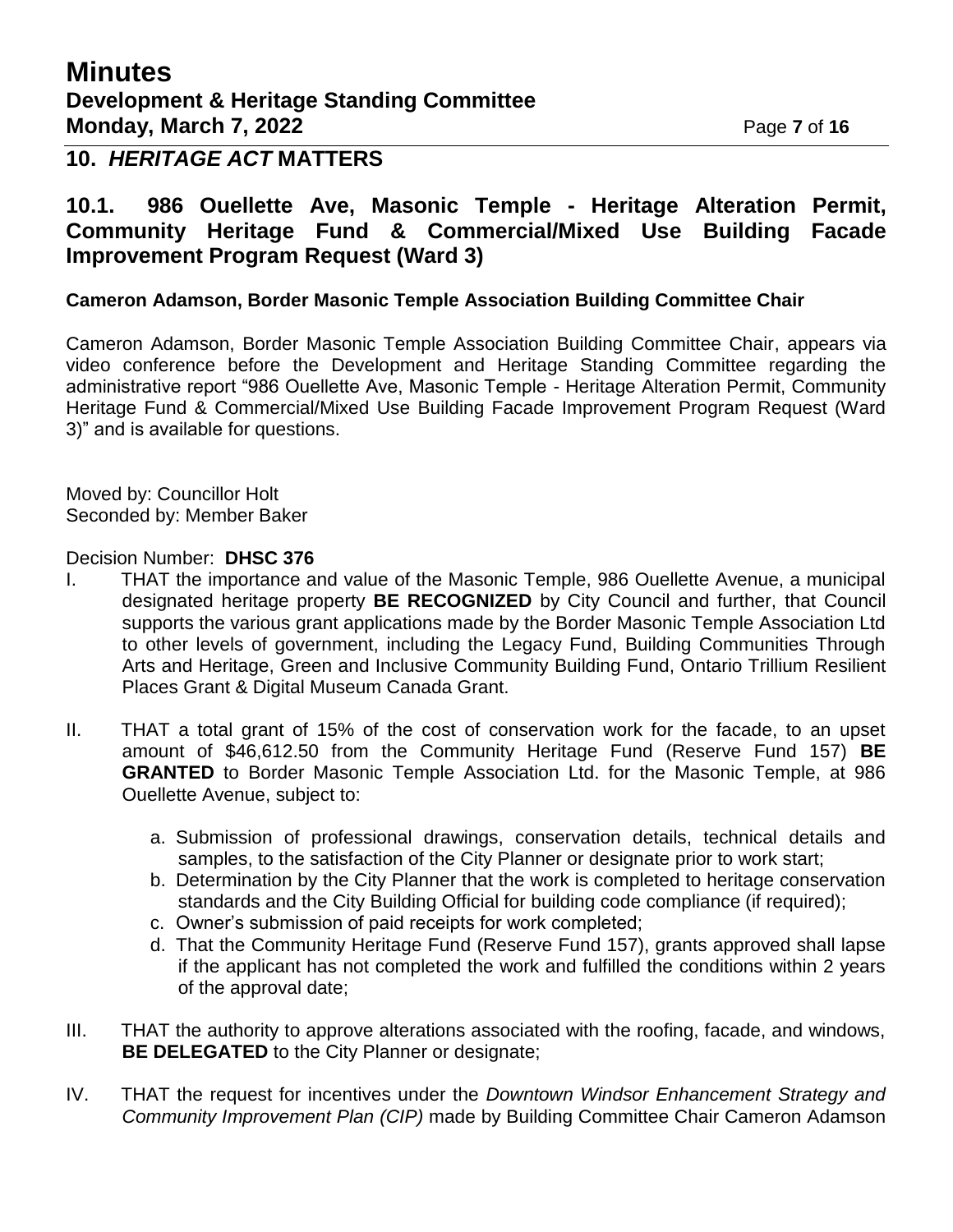## **Minutes Development & Heritage Standing Committee Monday, March 7, 2022 Page 8** of 16

on behalf of the Border Masonic Temple Association located at 986 Ouellette Avenue **BE APPROVED** for the *Commercial/Mixed Use Building Facade Improvement Program* for 50% of the eligible costs of the façade improvements, up to a maximum amount of \$30,000 per property;

- V. THAT funds in the amount of up to \$30,000 under the *Commercial/Mixed Use Building Facade Improvement Program* **BE TRANSFERRED** from the CIP Reserve Fund 226 to the Downtown Windsor Enhancement Strategy and CIP (#7011022) once the work is completed;
- VI. THAT grants **BE PAID** to the Border Masonic Temple Association (C/O Cameron Adamson), upon completion of the improvements to the existing three (3) storey building and property located at 986 Ouellette Avenue, from Downtown Windsor Enhancement Strategy Fund (Project # 7011022) to the satisfaction of the City Planner and Chief Building Official;
- VII. THAT should the project not be completed in two (2) years, City Council **AUTHORIZE** that the funds under the *Commercial/Mixed Use Building Façade Improvement Grant Program* for 986 Ouellette Avenue be uncommitted and made available for other applications;
- VIII. THAT administration **BE DELEGATED** the authority to adjust the amounts granted to the upset costs of this Council Decision, on the basis that the total amount of all grants and funding received by Border Masonic Temple Association Limited (BMTA) by all levels of government, cannot exceed the approved eligible costs for the project.

#### Carried.

Member Fratangeli discloses an interest and abstains from voting on this matter.

Report Number: S 19/2022 Clerk's File: Z/13002

There being no further business the meeting of the Development & Heritage Standing Committee (*Heritage Act* Matters) portion is adjourned at 4:40 o'clock p.m.

The Chairperson calls the *Planning Act* Matters portion of the Development & Heritage Standing Committee meeting to order at 4:40 o'clock p.m.

## **5. ADOPTION OF THE** *PLANNING ACT* **MINUTES**

### **5.1. Minutes of the Development and Heritage Standing Committee Meeting (***Planning Act***) held February 7, 2022**

Moved by: Member Rondot Seconded by: Councillor Morrison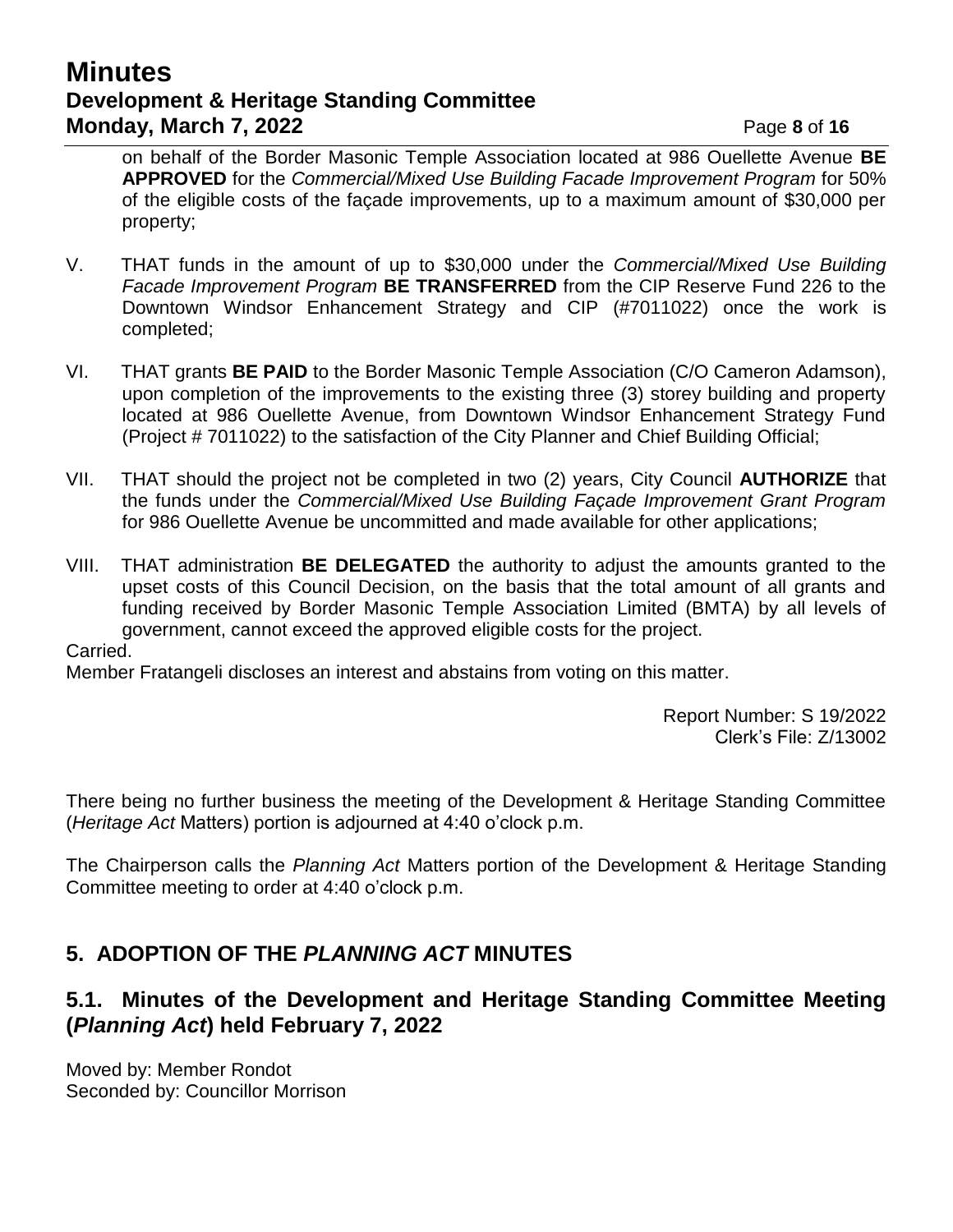## **Minutes Development & Heritage Standing Committee Monday, March 7, 2022 Page 9** of 16

THAT the *Planning Act* minutes of the Development & Heritage Standing Committee meeting held February 7, 2022 **BE ADOPTED** as presented. Carried.

Report Number: SCM 47/2022

## **7.** *PLANNING ACT* **MATTERS**

**7.1. Official Plan Amendment and Zoning By-law Amendment for 11646 Tecumseh Rd. E.; Applicant: Maple Leaf Homes Ltd.; File Nos. OPA 143 [OPA/6324]; Z-005/21 [ZNG/6323]; Ward 7**

Moved by: Councillor Gill Seconded by: Councillor Holt

Decision Number: **DHSC 371**

- I. THAT the City of Windsor Official Plan Volume I Primary Plan **BE AMENDED** by changing the land use designation of the land located on the north side of Tecumseh Road E., between Banwell Road and the City's east limit, described as Part of Lot 146, Concession 1, (PIN 010540374) and municipally known as 11646 Tecumseh Road E. from Industrial to Mixed Use;
- II. THAT Zoning By-law 8600 **BE AMENDED** by adding the following zoning district to Section 16:

#### **16.10 COMMERCIAL DISTRICT 3.10 (CD3.10)**

#### **16.10.1 PERMITTED USES**

| <b>Business Office</b>            | <b>Personal Service Shop</b>                 |  |
|-----------------------------------|----------------------------------------------|--|
| <b>Child Care Centre</b>          | <b>Place of Entertainment and Recreation</b> |  |
| <b>Commercial School</b>          | <b>Place of Worship</b>                      |  |
| Food Outlet - Take-Out            | <b>Professional Studio</b>                   |  |
| Hotel                             | <b>Public Hall</b>                           |  |
| <b>Medical Office</b>             | Repair Shop - Light                          |  |
| <b>Medical Appliance Facility</b> | Restaurant                                   |  |
| Micro-Brewery                     | <b>Retail Store</b>                          |  |

*9 or more dwelling units* in a *Combined Use Building* with any of the above uses *Multiple Dwelling with 9 or more dwelling units Residential Care Facility* Any use accessory to any of the above uses. An *Outdoor Storage Yard* is prohibited.

#### **16.10.5 PROVISIONS**

.1 Lot Frontage – minimum 18.0 m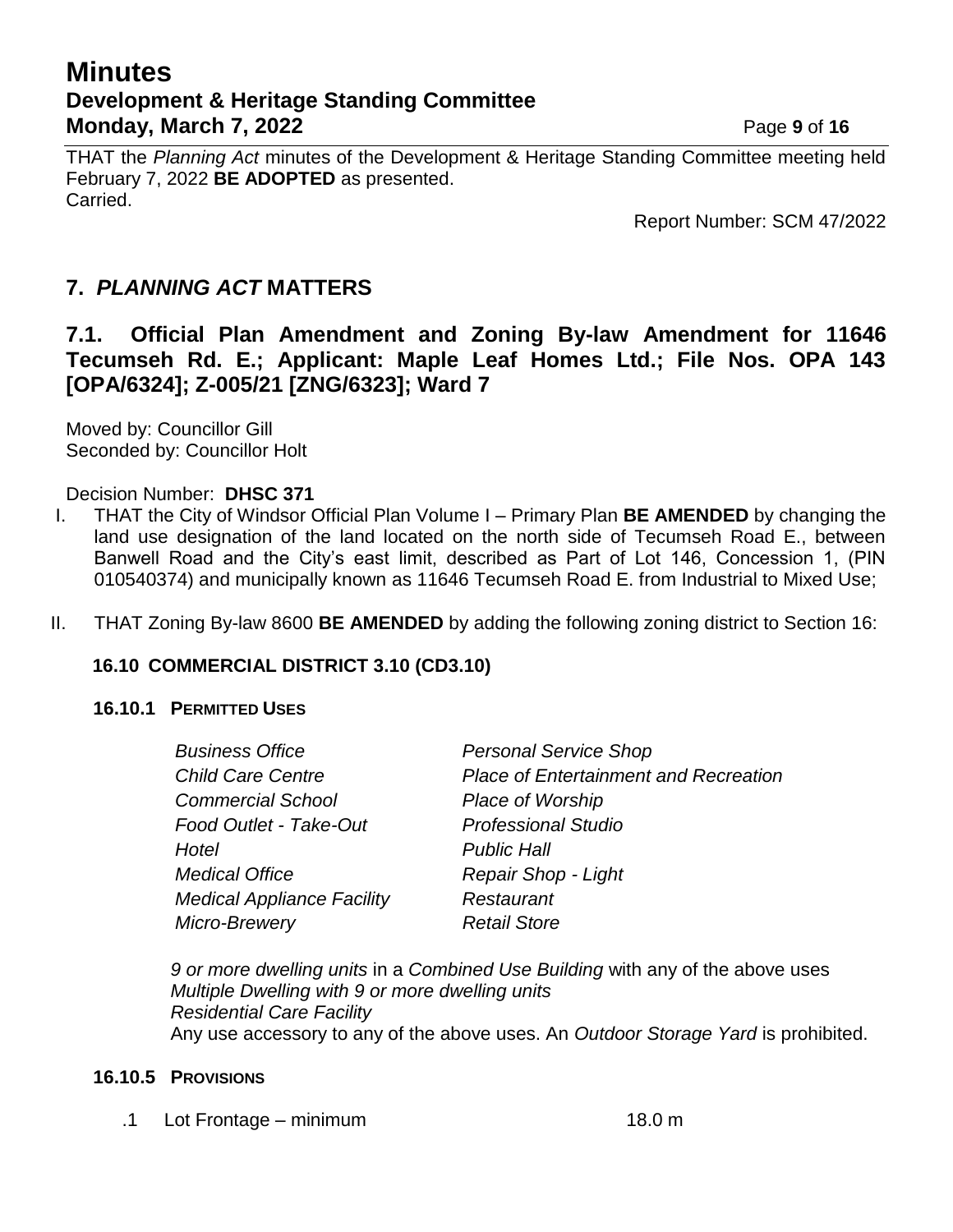## **Minutes Development & Heritage Standing Committee Monday, March 7, 2022 Page 10 of 16**

|     | For a building containing only non-residential uses                                         | 400.0 $m2$           |  |
|-----|---------------------------------------------------------------------------------------------|----------------------|--|
|     | For each dwelling unit                                                                      | $85.0 \; \text{m}^2$ |  |
| .4  | Building Height - maximum                                                                   | 20.0 m               |  |
| .8. | Landscaped Open Space Yard - minimum                                                        | 30.0% of lot area    |  |
|     | .15 For a Combined Use Building, all dwelling units, not including entrances thereto, shall |                      |  |
|     | be located above the non-residential uses.                                                  |                      |  |
|     | .16 A Multiple Dwelling shall be located above grade, at the rear of non-residential use.   |                      |  |
|     | .17 Exposed flat concrete block walls or exposed flat concrete walls, whether painted or    |                      |  |
|     | unpainted, are prohibited.                                                                  |                      |  |
|     | .20 Building Setback - minimum                                                              |                      |  |
|     | a) From an exterior lot line abutting Tecumseb                                              |                      |  |

.2 Lot Area – minimum

- a) From an *exterior lot line* abutting I ecumsen Road East, for that part of the building having a *building height* of 10.0 m or less 0.0 m
- b) From an *exterior lot line* abutting Tecumseh Road East, for that part of the building having a *building height* of more than 10.0 m: 6.0 m
- c) From an *interior lot line* where a habitable room window faces the *interior lot line* 6.0 m
- d) From an *interior lot line* where a habitable room window does not face the *interior lot line* 3.0 m
- . 90 *Parking space* is prohibited in the *front yard* and in any *side yard* within 6m of the *exterior lot line*.
- III. THAT an amendment to the Zoning By-law 8600 **BE APPROVED** to change the zoning of the land located on the north side of Tecumseh Road E., between Banwell Road and the City's east limit, described as Part of Lot 146, Concession 1, (PIN 010540374) and municipally known as 11646 Tecumseh Road E., from MD1.2 to CD3.10 (as shown in Recommendation II above), subject to the following site specific provision:

#### **"438 NORTH SIDE OF TECUMSEH ROAD E., BETWEEN BANWELL ROAD AND THE CITY LIMIT TO THE EAST**

For the land comprising Part of Lot 146, Concession 1, (PIN 010540374), a 6-storey *Combined Use Building* containing a maximum of 71 *dwelling units* plus one or more non-residential uses listed in section 16.10.1 of by-law 8600 having 190m<sup>2</sup> minimum gross floor area with minimum parking requirement of 8 spaces as in by-law 8600, shall be permitted subject to the following additional regulations:

- a) Section 16.10.5.15 of by-law 8600 shall not apply;
- b) Non-residential use shall be located at street level along the south wall of the building, fronting Tecumseh Road East;
- c) *Dwelling units*, indoor amenity areas and other indoor accessory uses to dwelling units, within the ground floor area of a Combined Use Building, shall be located above grade and be placed on the north of the non-residential units;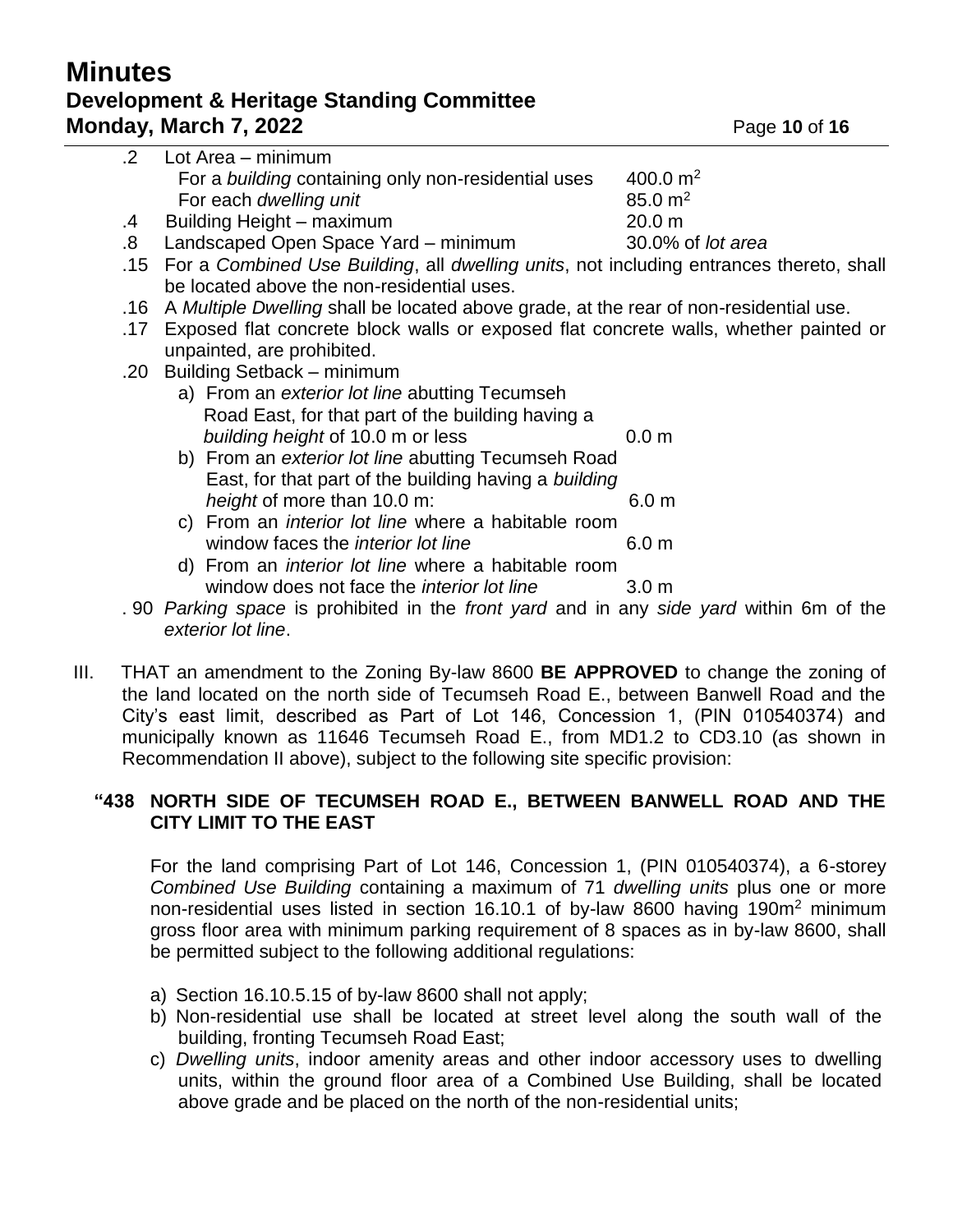## **Minutes Development & Heritage Standing Committee Monday, March 7, 2022 Page 11 of 16**

- d) The floor areas occupied by indoor amenity areas and other indoor accessory uses to the dwelling units shall be excluded from the permitted 190  $m<sup>2</sup>$  minimum gross floor area of non-residential use;
- e) A minimum separation of 30.0 m shall be maintained between the railway right-ofway and a residential, commercial, institutional or recreational *use*;
- f) An earth berm having a minimum height of 2.50 m and slopes of 2.5 to 1 or greater, shall be constructed continuously adjacent to the common boundary line between the lot and the railway right of way and maintained in good practice; and
- g) A chainlink fence having a minimum height of 1.830 m shall be erected continuously along the common boundary line between the lot and the railway right-of-way. [ZDM 15; ZNG/6323]
- IV. THAT the Site Plan Approval Officer **BE DIRECTED** to incorporate the following requirements and other requirements found in Appendix D of this Report, in the Site Plan Approval process and the Site Plan Agreement for the proposed development on the subject land:
	- a) Noise mitigation measures as recommended in the Noise Study, including warning clauses for rail and road traffic impacts;
	- b) Safety measures per section 7.2.8.8 (d), OP Vol. 1;
	- c) Redundant Curb Cuts, Video inspections, and Existing sewers and connections;
	- d) Preservation of some existing trees per Landscape Architect's comment in Appendix D of this report;
	- e) Easements and/or agreements required for the provision of gas services for this project, in a form satisfactory to Enbridge;
	- f) Enbridge Gas minimum separation requirements;
	- g) Adequate clearance from existing ENWIN's pole lines and power lines; and
	- h) Canada Post multi-unit policy;
	- i) SAR Snake mitigation measures as in the attached Appendix F to this report.

Carried.

Report Number: S 2/2022 & AI 4/2022 Clerk's File: ZB/14064 & ZO/14063

## **7.2. Draft Plan of Condominium with Exemption under Section 9(3) of the**  *Condominium Act* **– 531 Pelissier Limited - 531 Pelissier Street– CDM 006-20 [CDM-6637]; Ward 3**

Moved by: Councillor Holt Seconded by: Councillor Morrison

### Decision Number: **DHSC 372**

THAT the application of 531 Pelissier Limited for an exemption under Section 9(3) of the *Condominium Act* for approval of a plan of condominium (Standard Condominium), comprised of a total of 24 dwelling units and 3 commercial units, as shown on the attached Map No. CDM-006/21- 1 and CDM-006/21-2 within an existing building on a parcel legally described as; Lots 23 and 24,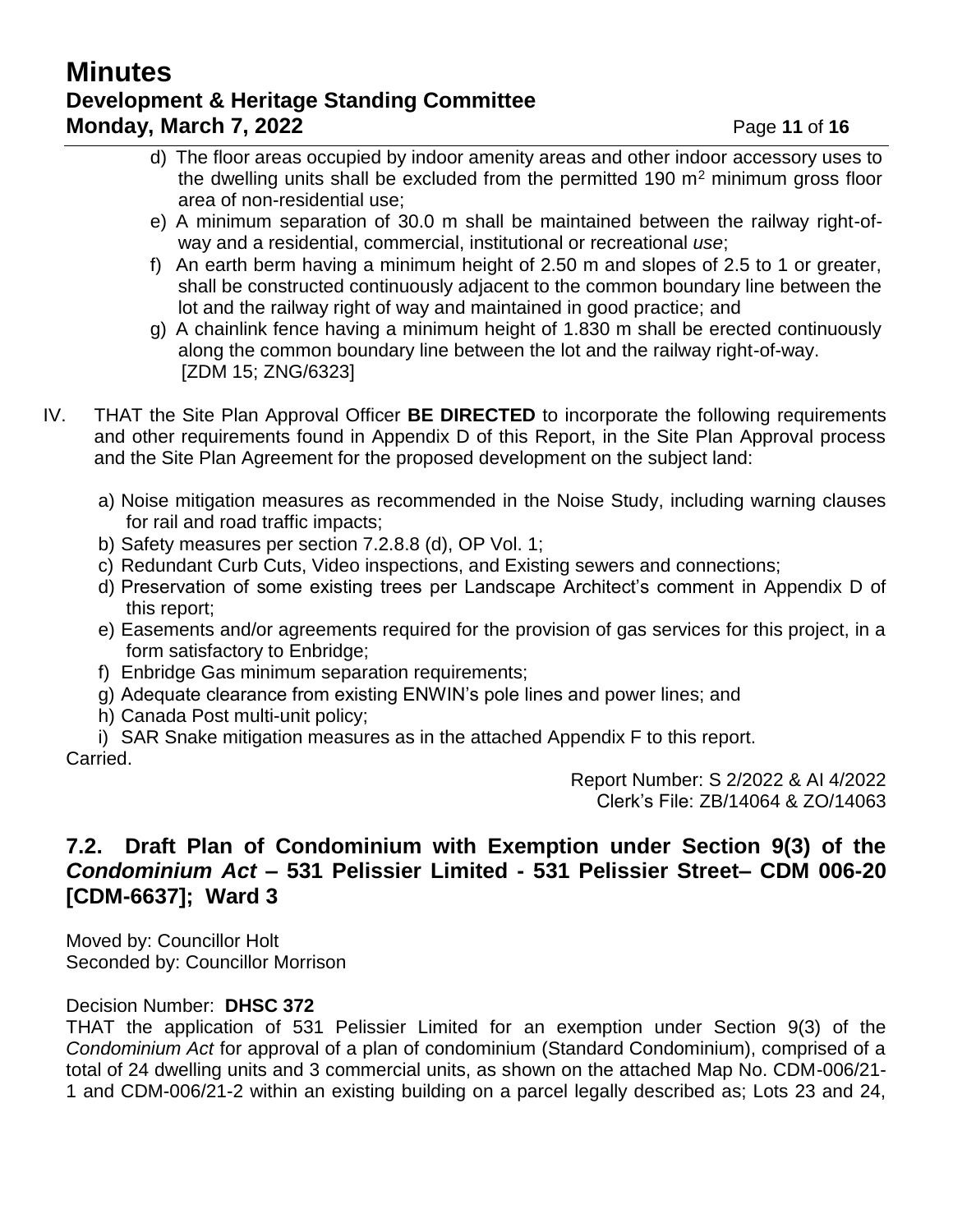## **Minutes Development & Heritage Standing Committee Monday, March 7, 2022 Page 12 of 16**

and Part of Lots 22 and 25, west side Pelissier Street, Plan 281, City of Windsor; located at 531 Pelissier Street **BE APPROVED** for a period of three (3) years. Carried.

> Report Number: S 26/2022 Clerk's File: Z/14297

### **7.3. Draft Plan of Condominium with Exemption under Section 9(3) of the**  *Condominium Act* **– Farhi Holdings Corporation 8607, 8649, 8675 and 8699 McHugh Street– CDM 005-20 [CDM-6636]; Ward 6**

Moved by: Councillor Gill Seconded by: Councillor Morrison

#### Decision Number: **DHSC 373**

THAT the application of Farhi Holdings Corporation for an exemption under Section 9(3) of the *Condominium Act* for approval of a plan of condominium (Standard Condominium), comprised of a total of 232 dwelling units, as shown on the attached Map No. CDM-005/21-1 and CDM-005/21-2 within in 4 newly constructed Multiple Dwelling structures on parcels legally described as; Block 44 and 45, 12M-678, City of Windsor; located at 8607, 8649, 8675 and 8699 McHugh Street **BE APPROVED** for a period of three (3) years. Carried.

> Report Number: S 25/2022 Clerk's File: Z/14295

## **7.4. Rezoning - 2811035 Ontario Inc – 1913, 1925 & 1949 Devonshire Court - Z-034/21 ZNG/6571 - Ward 4**

Moved by: Councillor Holt Seconded by: Councillor Sleiman

Decision Number: **DHSC 374**

1. THAT Zoning By-law 8600 **BE AMENDED** by changing the zoning of Lots 84 to 87, Registered Plan 684, further described as Parts 1 to 4, Plan 12R-27198 (known municipally as 1913, 1925 & 1949 Devonshire Court; Roll No. 020-220-03903, 020-220-03906, 020-220-03901), situated at the southeast corner of Devonshire Court and Kildare Road, by deleting and replacing Section 20(1)340 with the following:

### 340. **SOUTHEAST CORNER OF DEVONSHIRE COURT AND KILDARE ROAD**

For the lands comprising Lots 84 to 87, Registered Plan 684 and further described as Parts 1 to 4, Plan 12R-27198. a *multiple dwelling* shall be an additional permitted use and:

- 1. For any *dwelling*, the following additional provisions shall apply:
	- a) An *access area* or driveway is prohibited in any *front yard* or exterior *side yard*. Access to a *parking space* shall be from an *alley*.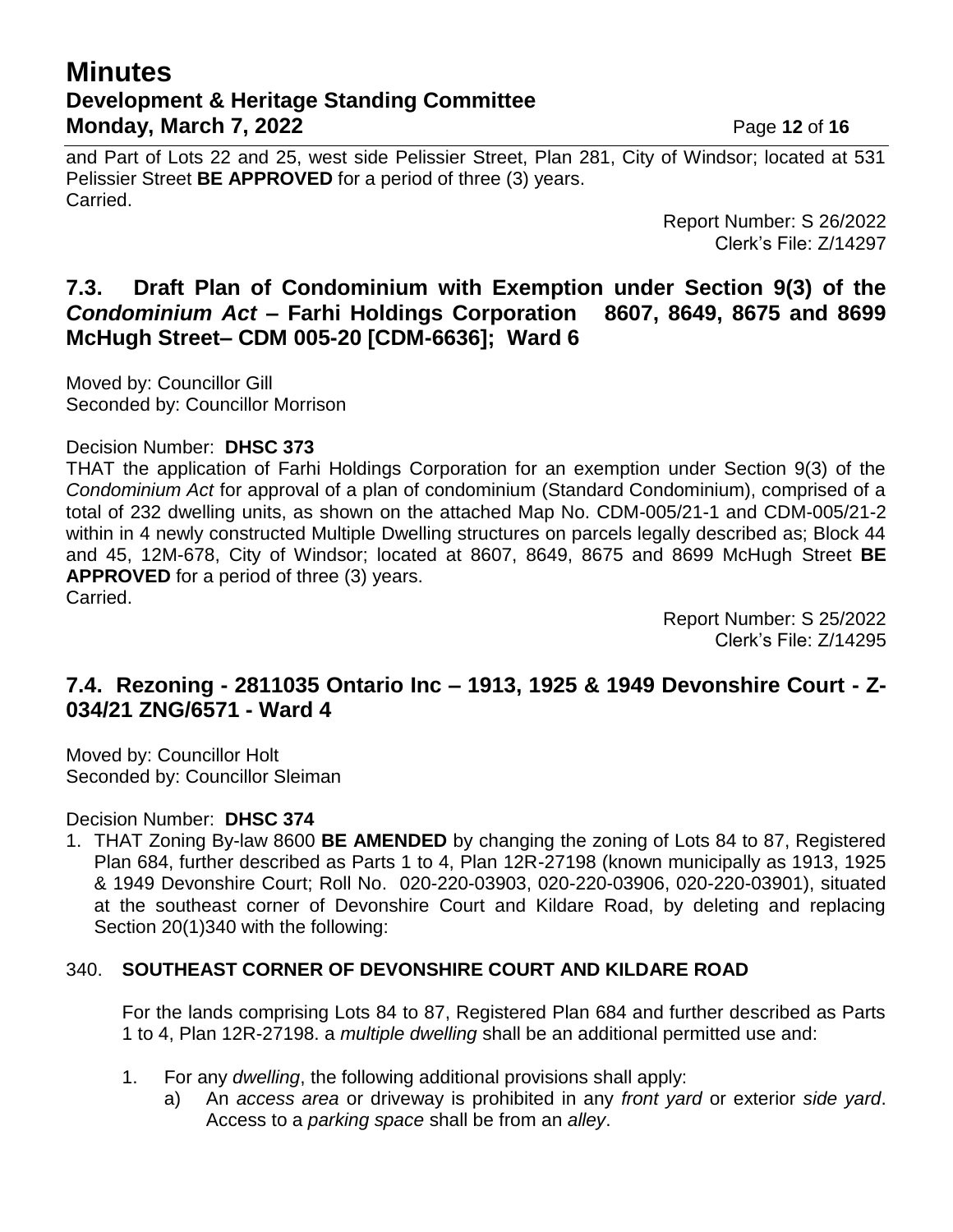## **Minutes Development & Heritage Standing Committee Monday, March 7, 2022 Page 13 of 16**

|                                                                                    | b) | Exposed flat concrete block, untextured concrete whether painted or unpainted<br>and vinyl siding on any exterior wall is prohibited. A minimum of fifty per cent of<br>the area of any exterior wall shall be covered in brick, textured concrete block,<br>stucco, stone or any combination thereof. |                   |
|------------------------------------------------------------------------------------|----|--------------------------------------------------------------------------------------------------------------------------------------------------------------------------------------------------------------------------------------------------------------------------------------------------------|-------------------|
| 2.<br>For a single unit dwelling, the following additional provisions shall apply: |    |                                                                                                                                                                                                                                                                                                        |                   |
|                                                                                    | a) | Main Building Height - minimum                                                                                                                                                                                                                                                                         | 7.00 m            |
|                                                                                    | b) | Front Yard Depth - minimum                                                                                                                                                                                                                                                                             | 7.50 m            |
| 3.<br>For <i>multiple dwelling</i> , the following provisions shall apply:         |    |                                                                                                                                                                                                                                                                                                        |                   |
|                                                                                    | a) | Lot Width - minimum                                                                                                                                                                                                                                                                                    | 35.0 m            |
|                                                                                    | b) | Lot Area – minimum                                                                                                                                                                                                                                                                                     | 2,152.0 $m2$      |
|                                                                                    | C) | Lot Coverage – maximum                                                                                                                                                                                                                                                                                 | 35.0%             |
|                                                                                    | d) | Main Building Height - maximum                                                                                                                                                                                                                                                                         | 15.0 <sub>m</sub> |
|                                                                                    | e) | Building Setback - minimum                                                                                                                                                                                                                                                                             |                   |
|                                                                                    |    | 1. From that part of the lot line abutting                                                                                                                                                                                                                                                             |                   |
|                                                                                    |    | Kildare Road                                                                                                                                                                                                                                                                                           | 2.62 m            |
|                                                                                    |    | 2. From that part of the lot line abutting                                                                                                                                                                                                                                                             |                   |
|                                                                                    |    | <b>Devonshire Court</b>                                                                                                                                                                                                                                                                                | 3.39 m            |
|                                                                                    |    | 3. From the midpoint of the 20ft radius of                                                                                                                                                                                                                                                             |                   |
|                                                                                    |    | Lot 87 RP 684                                                                                                                                                                                                                                                                                          | 1.89 m            |
|                                                                                    |    | 4. From an interior lot line                                                                                                                                                                                                                                                                           | 1.20 <sub>m</sub> |
|                                                                                    | f) | Landscaped Open Space Yard – minimum                                                                                                                                                                                                                                                                   | 27.5% of lot area |
|                                                                                    | g) | Dwelling Units - maximum                                                                                                                                                                                                                                                                               | 23                |
| .                                                                                  |    | $711014745$ $7110107$                                                                                                                                                                                                                                                                                  |                   |

[ZDM 7; ZNG/4715; ZNG/6571]

- 2. THAT the Site Plan Approval Officer **BE DIRECTED** to consider, but not limited to:
	- a) The comments from City of Windsor Office of the City Engineer Engineering Department – Right-of-Way Division in Appendix F to Report S 22/2022 regarding Alley Paving, Encroachment Agreement, Existing Sewers and Connections, Site Plan Agreement, Storm Detention, Street Opening Permits, and Video Inspection (Connection).
	- b) The comments of the City of Windsor Heritage Planner in Appendix F to Report S 22/2022.
	- c) The comments of the City of Windsor Landscape Architect/Urban Design in Appendix F to Report S 22/2022.
	- d) The comments of the City of Windsor Parks Development & Design in Appendix F to Report S 22/2022 regarding the protection of street trees.
	- e) The comments from Canada Post Corporation in Appendix F to Report S 22/2022 regarding Canada Post's multi-unit policy, which requires that the owner/developer provide a centralized mail facility at their own expense.
	- f) The recommendation in the Traffic Impact Study prepared by RC Spencer Associates Inc and dated August 2021 concerning the review of sightlines.

Carried.

Councillor Gill and Members Gyemi and Moore voting nay.

Report Number: S 22/2022 Clerk's File: ZB/14241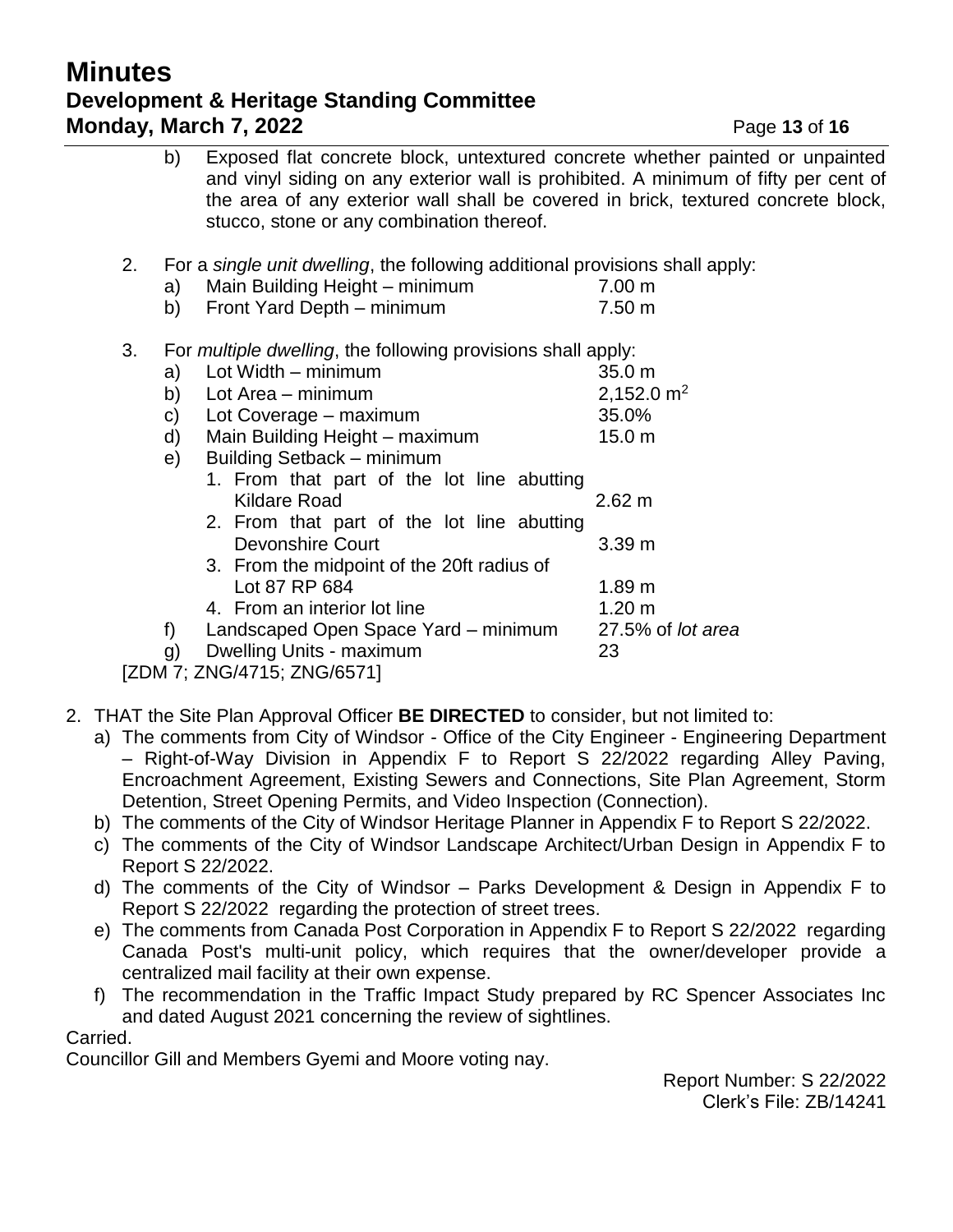## **Minutes Development & Heritage Standing Committee Monday, March 7, 2022 Page 14 of 16**

**7.5. OPA & Rezoning – 1741078 Ontario Inc & 115664 Ontario Inc – 4845 Walker Road - OPA 155 OPA/6592 Z-040/21 ZNG/6591 – Ward 9** 

Moved by: Member Rondot Seconded by: Councillor Sleiman

#### Decision Number: **DHSC 375**

- 1. THAT Schedule "A" of Volume 1: The Primary Plan of the City of Windsor Official Plan **BE AMENDED** by applying a Specific Policy Area to Part of Lot 13, Concession 6, further described as Part 1, Plan 12R-17667, known municipally as 4845 Walker Road (Roll No. 070-150-00270), situated at the southwest corner of Walker Road and Ducharme Street.
- 2. THAT Section 1 of Volume 2: Secondary Plans & Special Policy Areas of the City of Windsor Official Plan **BE AMENDED** by adding a Special Policy Area as follows:

#### 1.X **Southwest Corner of Walker Road and Ducharme Street (4845 Walker Road)**

- 1.X.1 The property described as Part of Lot 13, Concession 6, further described as Part 1, Plan 12R-17667, known municipally as 4845 Walker Road (Roll No. 070-150-00270), situated at the southwest corner of Walker Road and Ducharme Street, **IS DESIGNATED** on Schedule A: Planning Districts and Policy Areas in Volume I: The Primary Plan;
- 1.X.2 Notwithstanding the "Commercial Corridor" designation on Schedule D: Land Use in Volume I: The Primary Plan and the "Business Park" designation on Schedule NR2-7: Land Use Designations & Concept Plan in Volume II: Secondary Plans & Special Policy Areas, "dwelling units located at grade and/or above commercial uses in a combined use building" and "multiple dwelling" shall be additional permitted uses.
- 3. THAT Zoning By-law 8600 **BE AMENDED** by changing the zoning of Part of Lot 13, Concession 6, further described as Part 1, Plan 12R-17667, known municipally as 4845 Walker Road (Roll No. 070-150-00270), situated at the southwest corner of Walker Road and Ducharme Street, from Commercial District 2.1 (CD2.1) to Commercial District 2.2 (CD2.2) and adding a new site specific exception to Section 20(1) as follows:

### **440. SOUTHWEST CORNER OF WALKER ROAD AND DUCHARME STREET**

For the lands comprising of Part of Lot 13, Concession 6, further described as Part 1, Plan 12R-17667, a *multiple dwelling* shall be additional permitted use and that for a *combined use building* and a *multiple dwelling*, the following additional provisions shall apply:

- a) Main Building Height maximum 22.4 m
- b) Notwithstanding Section 15.2.5.15, for a *Combined Use Building*, *dwelling units* are permitted at grade.

[ZDM 13; ZNG/6591]

4. THAT, at the discretion of the City Planner, Deputy City Planner, or Site Plan Approval Officer, the following **BE SUBMITTED** either prior to, or with, an application for site plan approval: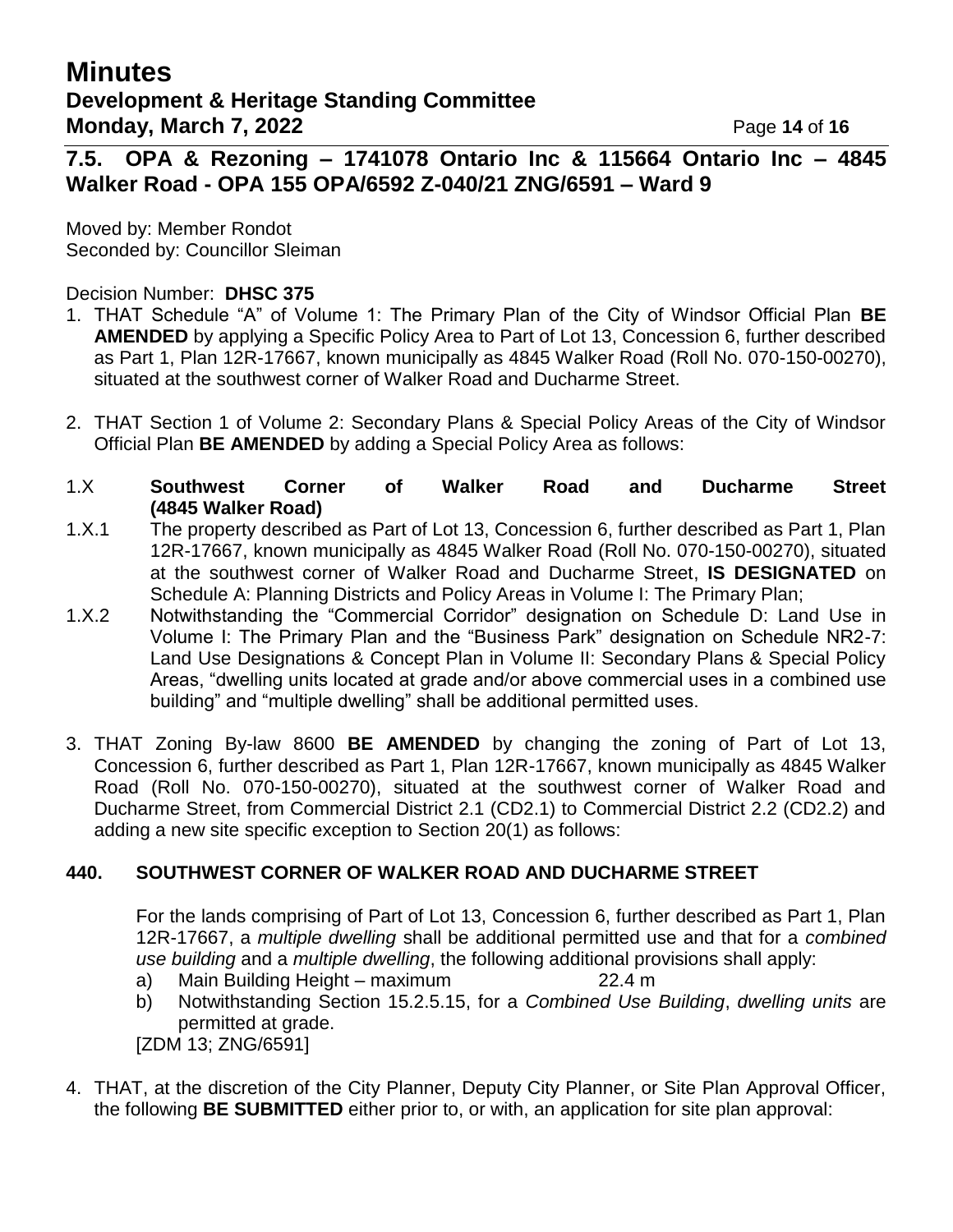## **Minutes Development & Heritage Standing Committee Monday, March 7, 2022 Page 15 of 16**

- A. Updated documents, reports, or studies, including any addendum or memorandum, submitted in support of the applications for amendments to the Official Plan and Zoning Bylaw 8600 to reflect the site plan for which approval is being sought.
- 5. THAT the Site Plan Approval Officer **BE DIRECTED** to incorporate the following, subject to any updated information, into an approved site plan and executed and registered site plan agreement:
	- A. Mitigation measures identified Table B1 in Appendix B in the Road Traffic and Stationary Noise Impact Study, prepared by JJ Acoustic Engineering Ltd and dated January 14, 2021, subject to the approval of the City Planner
	- B. Measures identified in the Servicing Study prepared by Haddad Morgan & Associates and dated April 23, 2020, subject to the approval of the City Planner and City Engineer, the Essex Region Conservation Authority, and, if required, the Ontario Ministry of Transportation (MTO)
	- C. Transportation Impact Study requirements of the City of Windsor Transportation Planning Division and MTO contained in Appendix E of this report and measures identified in Sections 5 and 8 in the Transportation Impact Study prepared by Dillon Consulting and dated May 2019, subject to the approval of the City Planner, City Engineer, or Transportation Planning Senior Engineer, and MTO
	- D. Requirements of the City of Windsor Engineering Department Right-Of-Way Division contained in Appendix E of this report subject to the approval of the City Engineer
	- E. Requirements of the Ontario Ministry of Transportation contained in Appendix E of this report subject to the approval from the MTO
- 6. THAT the Site Plan Approval Officer **CONSIDER** the following matters in an approved site plan and/or executed and registered site plan agreement:
	- A. Tree Preservation and Urban Design comments from the Landscape Architect contained in Appendix E of this report
	- B. Comments from the Essex Region Conservation Authority contained in Appendix E of this report.
- 7. THAT the Site Plan Approval Officer **PROVIDE** a draft copy of the Site Plan Agreement to the Ontario Ministry of Transportation referencing all final plans and reports for review as a condition of consideration of MTO permits. Carried.

Report Number: S 23/2022 Clerk's File: Z/14269 & Z/14268

## **12. COMMITTEE MATTERS**

None presented.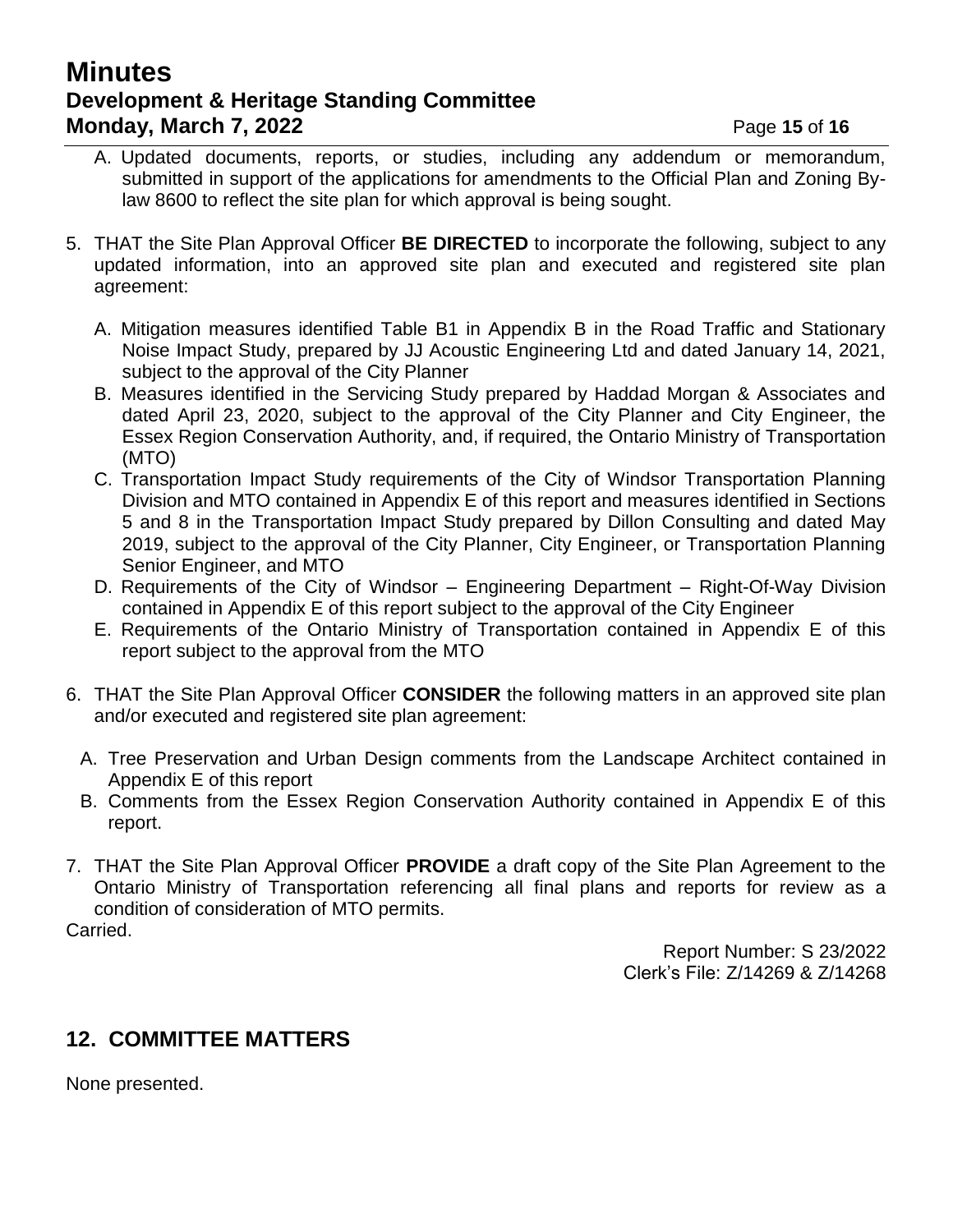## **Minutes Development & Heritage Standing Committee Monday, March 7, 2022** Page 16 of 16

# **13. QUESTION PERIOD**

None registered.

## **14. ADJOURNMENT**

There being no further business the meeting of the Development & Heritage Standing Committee (*Planning Act* Matters) is adjourned at 7:37 o'clock p.m. Carried.

 $\overline{\phantom{a}}$  , and the contract of the contract of the contract of the contract of the contract of the contract of the contract of the contract of the contract of the contract of the contract of the contract of the contrac (Chairperson) of Council Services

Ward 3 - Councillor Bortolin **Deputy City Clerk / Supervisor**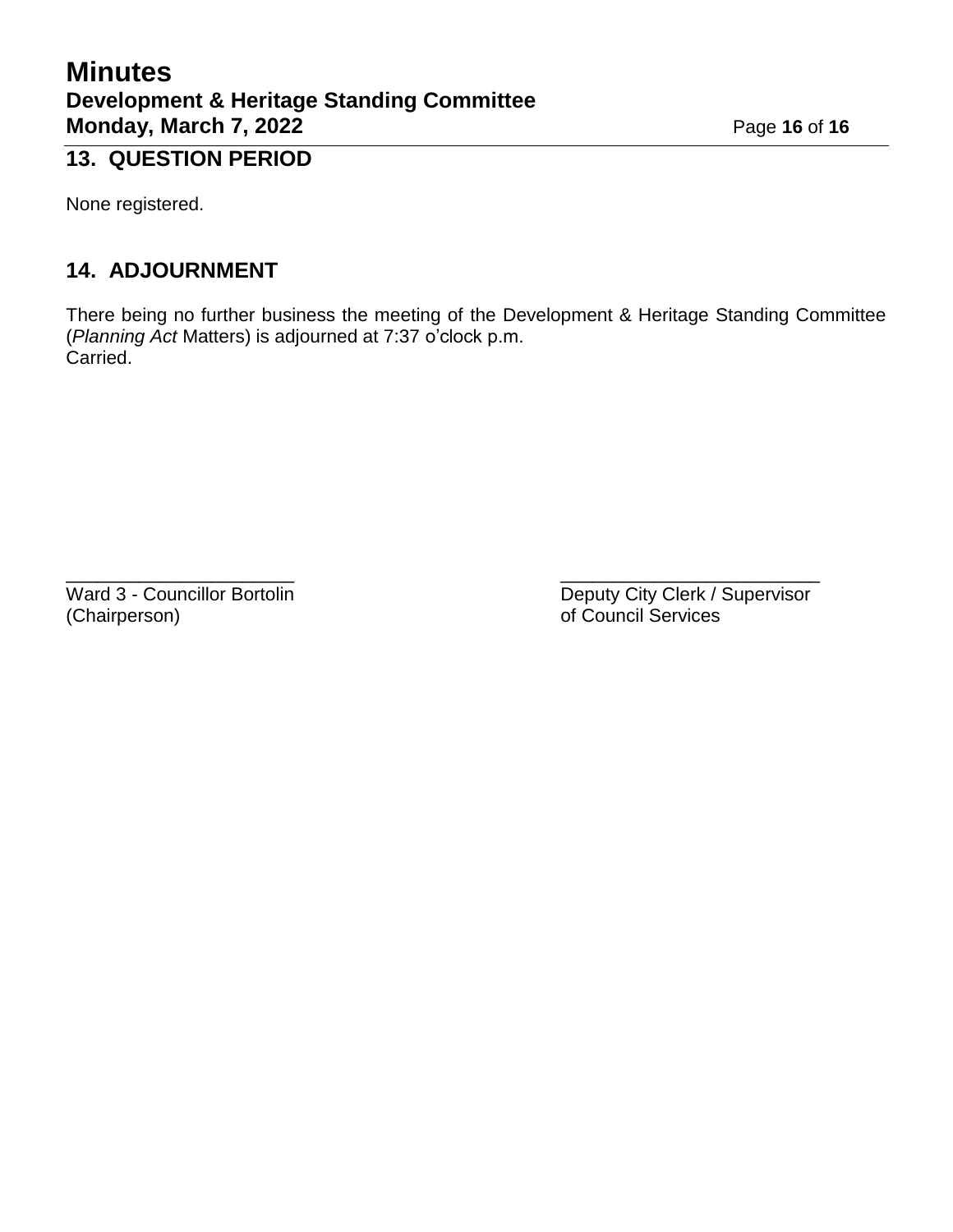



# Development & Heritage Standing Committee (*Planning Act* Matters)

Date: Monday, March 7, 2022 Time: 4:30 pm

### **MEMBERS PRESENT:**

#### **Councillors:**

Ward 3 - Councillor Bortolin (Chair) Ward 4 - Councillor Holt Ward 5 - Councillor Sleiman Ward 7 - Councillor Gill Ward 10 - Councillor Morrison

#### **Members:**

Member Gyemi Member Moore Member Rondot

**Clerk's Note:** Councillors Holt, Gill, and Morrison and Members Baker, Fratangeli, Gyemi, Moore, and Rondot participated via video conference (Zoom), in accordance with Procedure By-law 98- 2011 as amended, which allows for electronic participation during a declared emergency.

### **ALSO PARTICIPATING VIA VIDEO CONFERENCE ARE THE FOLLOWING FROM ADMINISTRATION:**

Wira Vendrasco, Deputy City Solicitor – Legal & Real Estate Neil Robertson, Manager of Urban Design / Deputy City Planner Barbara Rusan, Manager of Policy & Regulatory Services Patrick Winters, Development Engineer Jim Abbs, Planner III – Subdivisions Kevin Alexander, Planner III – Special Projects Greg Atkinson, Planner III – Economic Development Stefan Fediuk, Planner III – Senior Urban Designer Adam Szymczak, Planner III – Zoning Kristina Tang, Planner III – Heritage Rania Toufeili, Policy Analyst Marianne Sladic, Clerk Steno Senior Sandra Gebauer, Council Assistant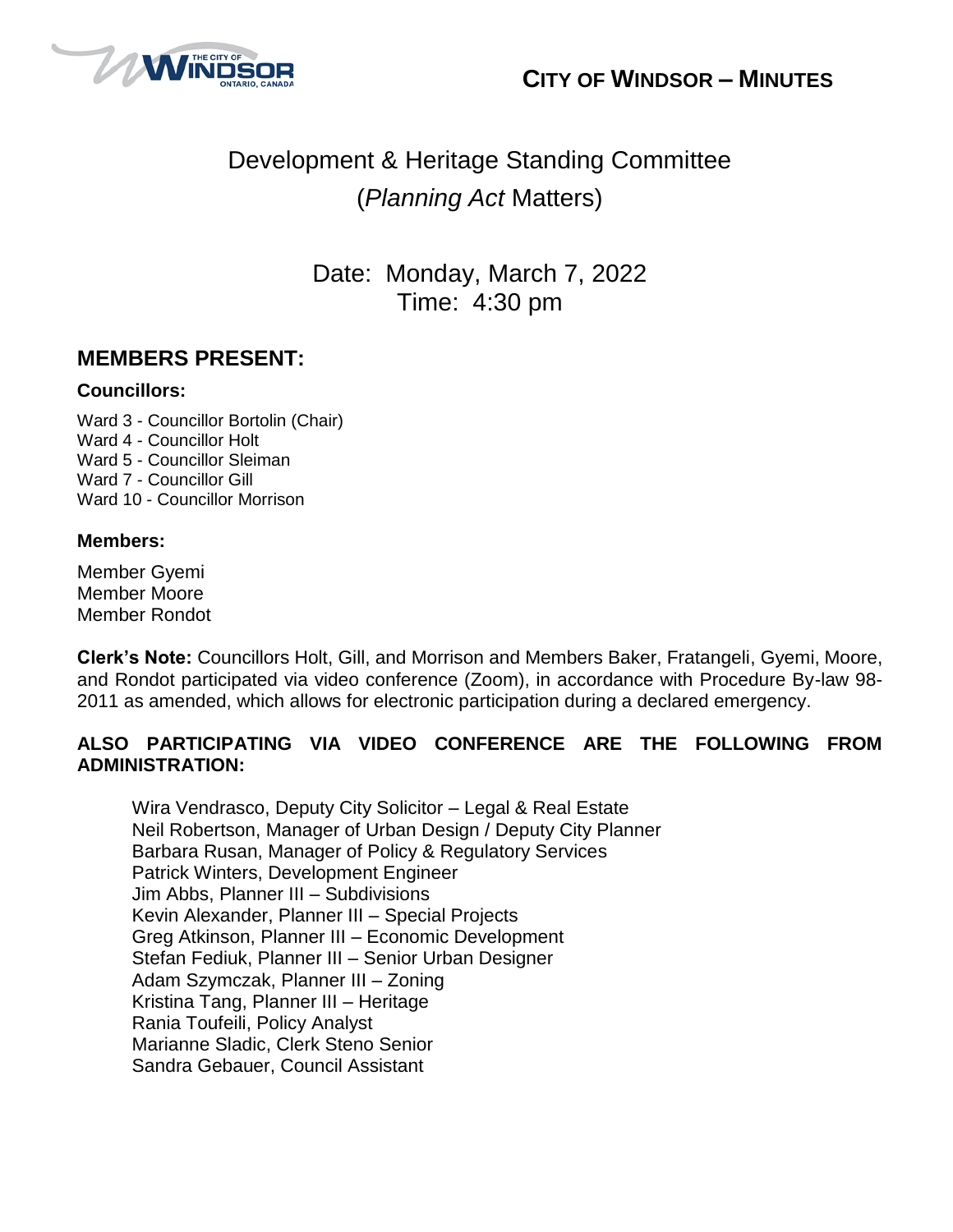## **MINUTES Development & Heritage Standing Committee Monday, March 7, 2022** Page 2 of 12

#### **ALSO PARTICIPATING IN COUNCIL CHAMBERS ARE THE FOLLOWING FROM ADMINISTRATION:**

Michael Cooke, Manager of Planning Policy / Deputy City Planner Anna Ciacelli, Deputy City Clerk / Supervisor of Council Services

## **1. CALL TO ORDER**

The Chairperson calls the meeting of the Development & Heritage Standing Committee (Planning Act Matters) to order at 4:40 pm.

## **2. DISCLOURES OF PECUNIARY INTEREST AND THE GENERAL NATURE THEREOF**

None

## **3. REQUEST FOR DEFERRALS, REFERRALS OR WITHDRAWALS**

None

## **4. COMMUNICATIONS**

**None** 

## **5. ADOPTION OF THE PLANNING ACT MINUTES**

## **5.1 Minutes of the Development & Heritage Standing Committee (***Planning Act Matters***) minutes held February 7, 2022.**

Moved by: Member Rondot Seconded by: Councillor Morrison

THAT the Minutes of the Development & Heritage Standing Committee meeting (*Planning Act Matters*) meeting held February 7, 2022 **BE ADOPTED** as presented.

CARRIED, UNANIMOUSLY.

Report Number: SCM 47/2022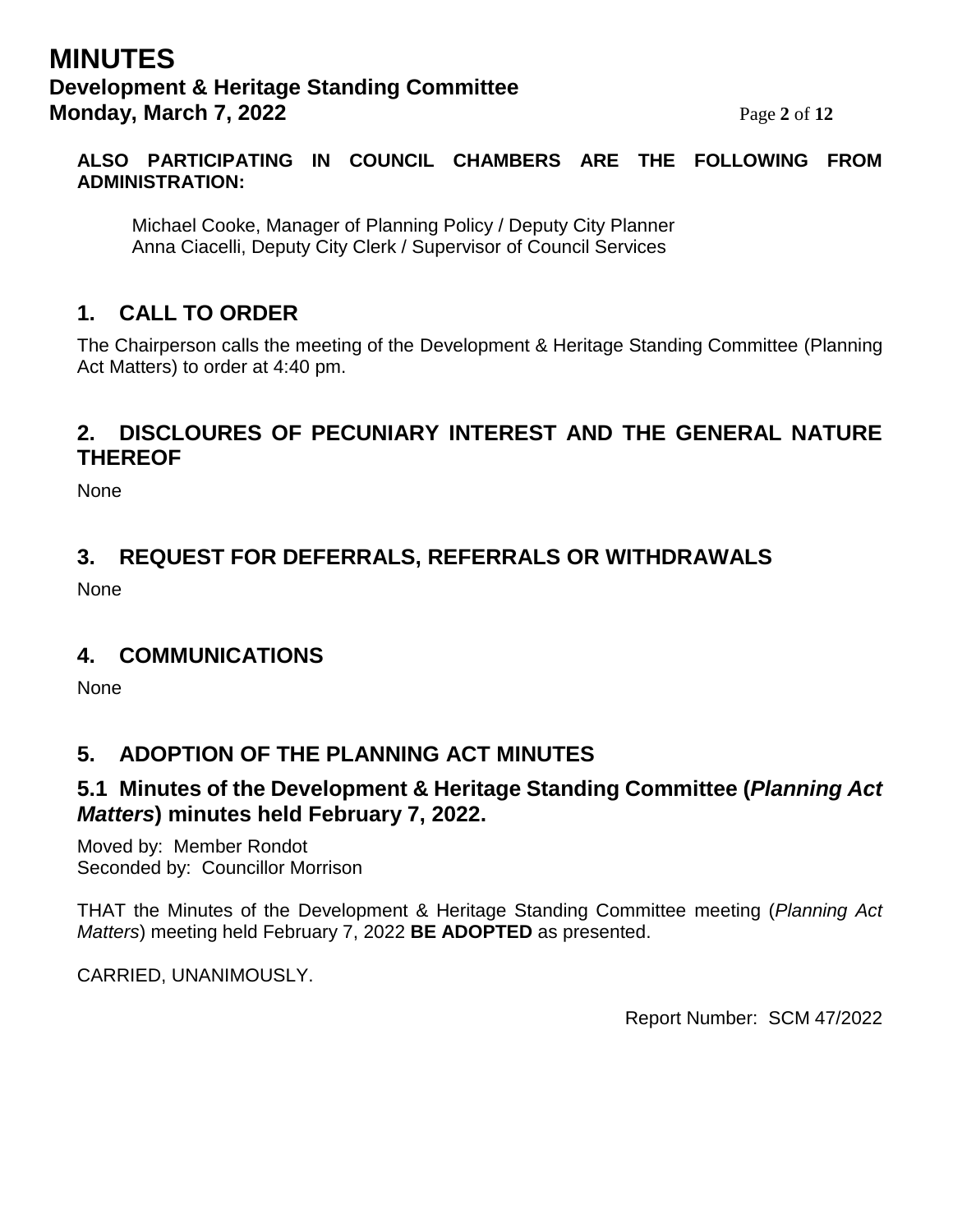## **MINUTES Development & Heritage Standing Committee Monday, March 7, 2022** Page 3 of 12

## **6. PRESENTATION & DELEGATIONS (***PLANNING ACT MATTERS***) via video conference**

| Item $7.1$<br>Item 7.1 & 7.4 | Bruno Cacilhas, Owner<br>Item 7.1, 7.4 & 7.5 Tracey Pillon Abbs, representing the Applicant<br>Tony Chau, Senior Project Manager, ADA-Architect |
|------------------------------|-------------------------------------------------------------------------------------------------------------------------------------------------|
| Item 7.2                     | Chris MacLeod, Applicant                                                                                                                        |
| Item $7.3$                   | Karl Tanner, Dillon Consulting                                                                                                                  |
| Item $7.4$                   | Aaron Blata, RC Spencer & Associates Inc.                                                                                                       |
| Item $7.4$                   | John Paul Aleo, Aleo Associates Inc.                                                                                                            |
| Item 7.4                     | Johanna and Nicholas Papador, Area Residents                                                                                                    |
| Item 7.4                     | David Kassab, Area Resident                                                                                                                     |
| Item $7.4$                   | Bushra Hanna, Area Resident                                                                                                                     |
| Item $7.4$                   | Roger and Jennifer Bastiaan, Area Residents                                                                                                     |
| Item 7.4                     | Antonio Buttice, Area Resident                                                                                                                  |
| Item $7.4$                   | Paula and Rod Rankin, Area Residents                                                                                                            |
| Item 7.4                     | Raymond and Charlotte Colautti, Area Residents                                                                                                  |
| Item $7.4$                   | Marianne Rudy-Geleynse, Area Resident                                                                                                           |
| Item $7.4$                   | Andrew Furlong, Area Resident                                                                                                                   |
| Item $7.4$                   | <b>Andrew Smith, Realtor</b>                                                                                                                    |
| Item 7.4                     | Patricia McConville, Area Resident                                                                                                              |
| Item $7.4$                   | Annette Trepanier, Area Resident                                                                                                                |
| Item 7.4                     | Philip Adamson, Area Resident                                                                                                                   |
| Item 7.4                     | Alex Denonville, Area Resident                                                                                                                  |
| Item $7.4$                   | Dr. George Grayson, area resident                                                                                                               |
| Item 7.4                     | Dr. Paula Brook, Area Resident                                                                                                                  |
| Item 7.4                     | Mike Spineti, Area Resident                                                                                                                     |
| Item 7.5                     | Zak Habib, Royalty Homes                                                                                                                        |

## **7. PLANNING ACT MATTERS**

### **7.1 Z-005/21 [ZNG/6323] & OPA 143 [OPA/6324] – Maple Leaf Homes 11676 Tecumseh Rd E – Rezoning & Official Plan Amendment Ward 7**

Justina Nwaesei (author), Planner III – Subdivisions

Michael Cooke provides the presentation on behalf of Justina Nwaesei.

Ms Tracey Pillon-Abbs briefly reviews the proposed development and changes made to make the proposed development compliant with the zoning.

Moved by: Councillor Gill Seconded by: Councillor Holt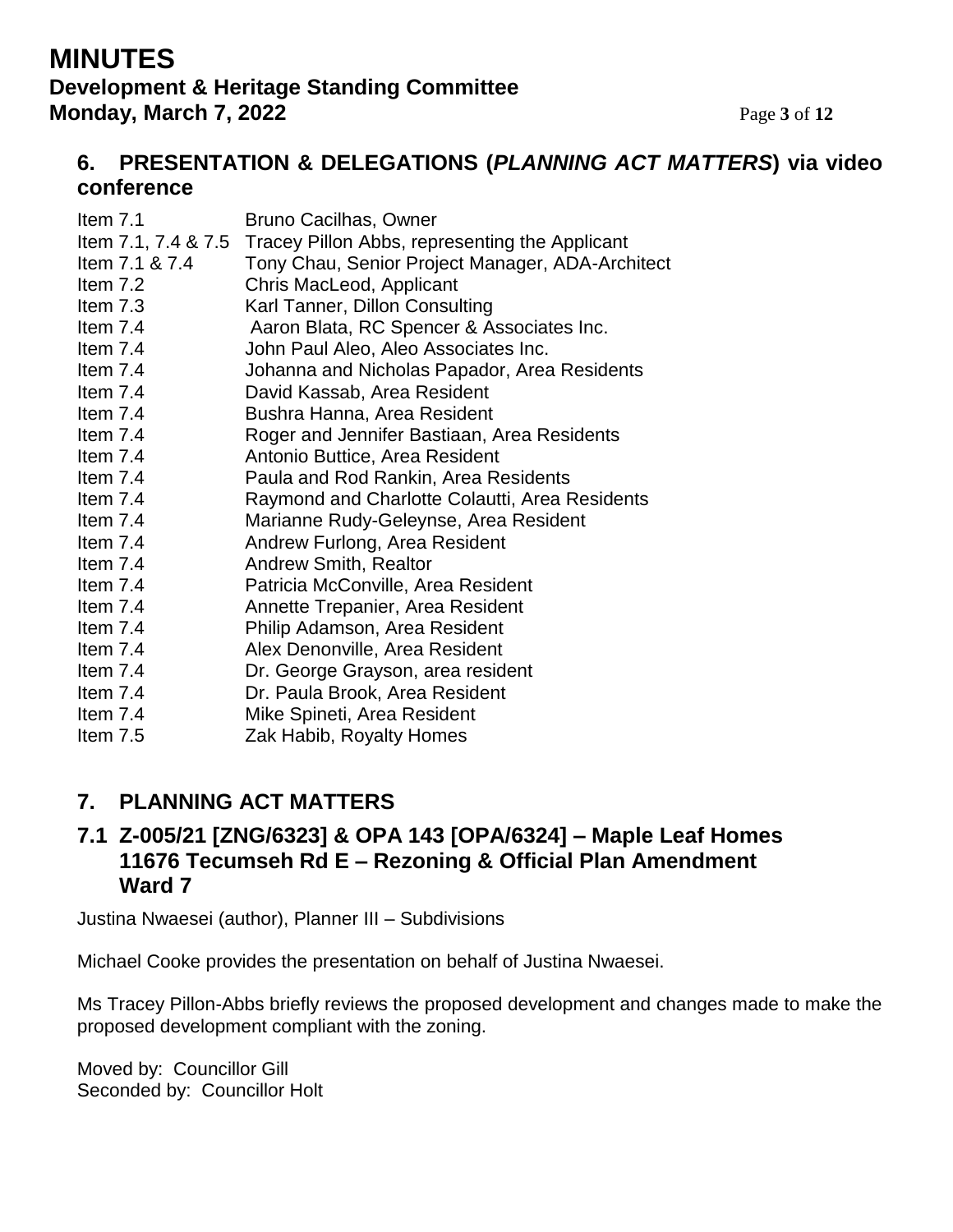## **MINUTES Development & Heritage Standing Committee Monday, March 7, 2022** Page 4 of 12

#### Decision Number: **DHSC 371**

#### RECOMMENDATIONS

- I. THAT the City of Windsor Official Plan Volume I Primary Plan **BE AMENDED** by changing the land use designation of the land located on the north side of Tecumseh Road E., between Banwell Road and the City's east limit, described as Part of Lot 146, Concession 1, (PIN 010540374) and municipally known as 11646 Tecumseh Road E. from Industrial to Mixed Use;
- II. THAT Zoning By-law 8600 **BE AMENDED** by adding the following zoning district to Section 16:

#### **16.10 COMMERCIAL DISTRICT 3.10 (CD3.10)**

#### **16.10.1 PERMITTED USES**

| <b>Business Office</b>            | <b>Personal Service Shop</b>                 |
|-----------------------------------|----------------------------------------------|
| <b>Child Care Centre</b>          | <b>Place of Entertainment and Recreation</b> |
| <b>Commercial School</b>          | <b>Place of Worship</b>                      |
| Food Outlet - Take-Out            | <b>Professional Studio</b>                   |
| Hotel                             | <b>Public Hall</b>                           |
| <b>Medical Office</b>             | Repair Shop - Light                          |
| <b>Medical Appliance Facility</b> | Restaurant                                   |
| Micro-Brewery                     | <b>Retail Store</b>                          |

*9 or more dwelling units* in a *Combined Use Building* with any of the above uses *Multiple Dwelling with 9 or more dwelling units Residential Care Facility* Any use accessory to any of the above uses. An *Outdoor Storage Yard* is prohibited.

#### **16.10.5 PROVISIONS**

|            | .1 Lot Frontage – minimum                           | 18.0 <sub>m</sub>  |
|------------|-----------------------------------------------------|--------------------|
| $\cdot$ .2 | Lot Area - minimum                                  |                    |
|            | For a building containing only non-residential uses | 400.0 $\rm m^2$    |
|            | For each dwelling unit                              | $85.0 \text{ m}^2$ |
| .4         | Building Height - maximum                           | 20.0 m             |
| .8         | Landscaped Open Space Yard - minimum                | 30.0% of lot area  |
|            |                                                     |                    |

- .15 For a *Combined Use Building*, all *dwelling units*, not including entrances thereto, shall be located above the non-residential uses.
- .16 A *Multiple Dwelling* shall be located above grade, at the rear of non-residential use.
- .17 Exposed flat concrete block walls or exposed flat concrete walls, whether painted or unpainted, are prohibited.
- .20 Building Setback minimum
	- a) From an *exterior lot line* abutting Tecumseh Road East, for that part of the building having a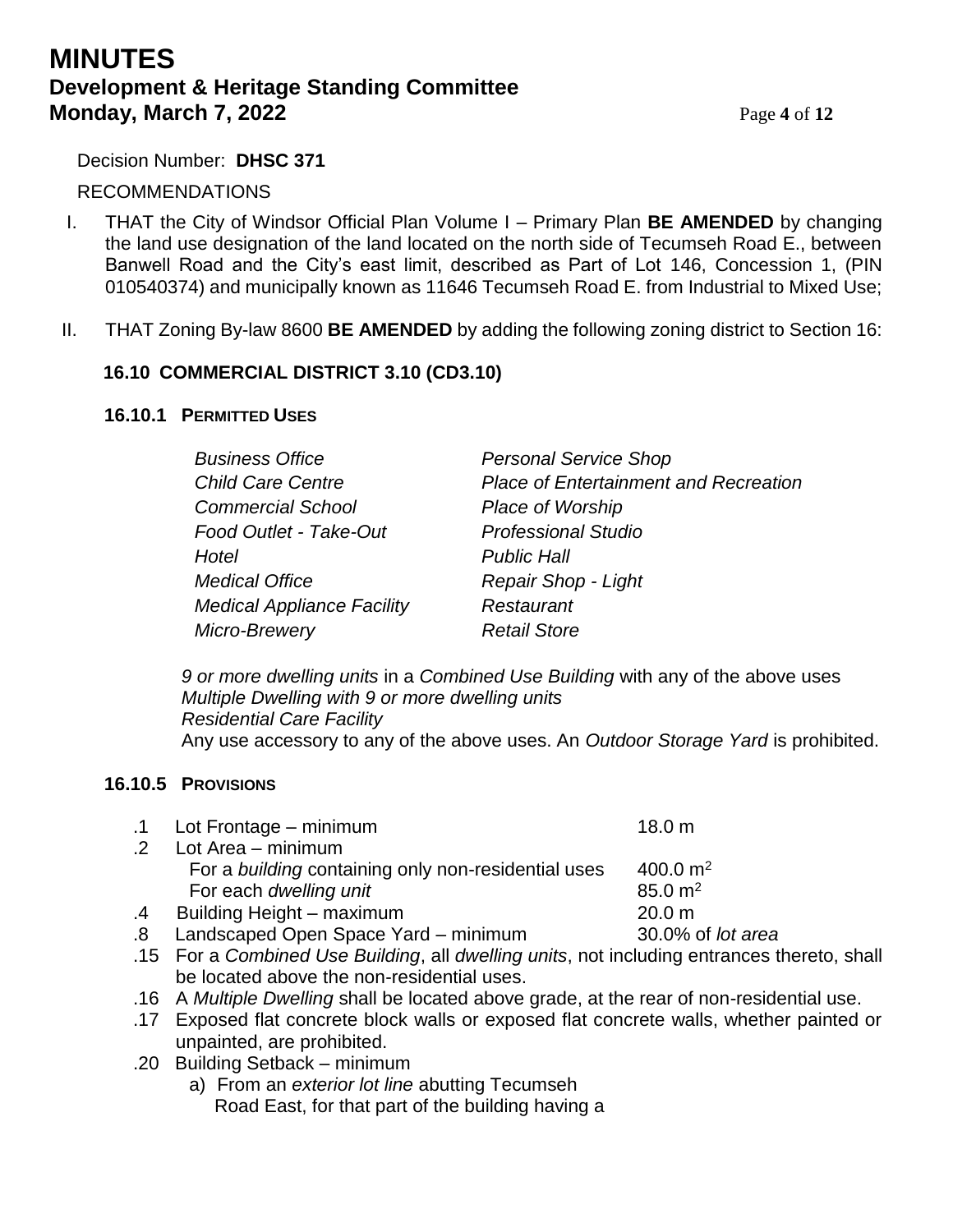## **MINUTES Development & Heritage Standing Committee Monday, March 7, 2022** Page 5 of 12

| building height of 10.0 m or less                          | 0.0 <sub>m</sub> |
|------------------------------------------------------------|------------------|
| b) From an exterior lot line abutting Tecumseh             |                  |
| Road East, for that part of the building having a          |                  |
| building height of more than 10.0 m:                       | 6.0 <sub>m</sub> |
| c) From an <i>interior lot line</i> where a habitable room |                  |
| window faces the <i>interior lot line</i>                  | 6.0 m            |
| d) Exam an interior let line who see a hobitable room      |                  |

- d) From an *interior lot line* where a habitable room window does not face the *interior lot line* 3.0 m
- . 90 *Parking space* is prohibited in the *front yard* and in any *side yard* within 6m of the *exterior lot line*.
- III. THAT an amendment to the Zoning By-law 8600 **BE APPROVED** to change the zoning of the land located on the north side of Tecumseh Road E., between Banwell Road and the City's east limit, described as Part of Lot 146, Concession 1, (PIN 010540374) and municipally known as 11646 Tecumseh Road E., from MD1.2 to CD3.10 (as shown in Recommendation II above), subject to the following site specific provision:

#### **"438 NORTH SIDE OF TECUMSEH ROAD E., BETWEEN BANWELL ROAD AND THE CITY LIMIT TO THE EAST**

For the land comprising Part of Lot 146, Concession 1, (PIN 010540374), a 6-storey *Combined Use Building* containing a maximum of 71 *dwelling units* plus one or more non-residential uses listed in section 16.10.1 of by-law 8600 having 190m<sup>2</sup> minimum gross floor area with minimum parking requirement of 8 spaces as in by-law 8600, shall be permitted subject to the following additional regulations:

- a) Section 16.10.5.15 of by-law 8600 shall not apply;
- b) Non-residential use shall be located at street level along the south wall of the building, fronting Tecumseh Road East;
- c) *Dwelling units*, indoor amenity areas and other indoor accessory uses to dwelling units, within the ground floor area of a Combined Use Building, shall be located above grade and be placed on the north of the non-residential units;
- d) The floor areas occupied by indoor amenity areas and other indoor accessory uses to the dwelling units shall be excluded from the permitted 190  $m<sup>2</sup>$  minimum gross floor area of non-residential use;
- e) A minimum separation of 30.0 m shall be maintained between the railway right-ofway and a residential, commercial, institutional or recreational *use*;
- f) An earth berm having a minimum height of 2.50 m and slopes of 2.5 to 1 or greater, shall be constructed continuously adjacent to the common boundary line between the lot and the railway right of way and maintained in good practice; and
- g) A chainlink fence having a minimum height of 1.830 m shall be erected continuously along the common boundary line between the lot and the railway right-of-way. [ZDM 15; ZNG/6323]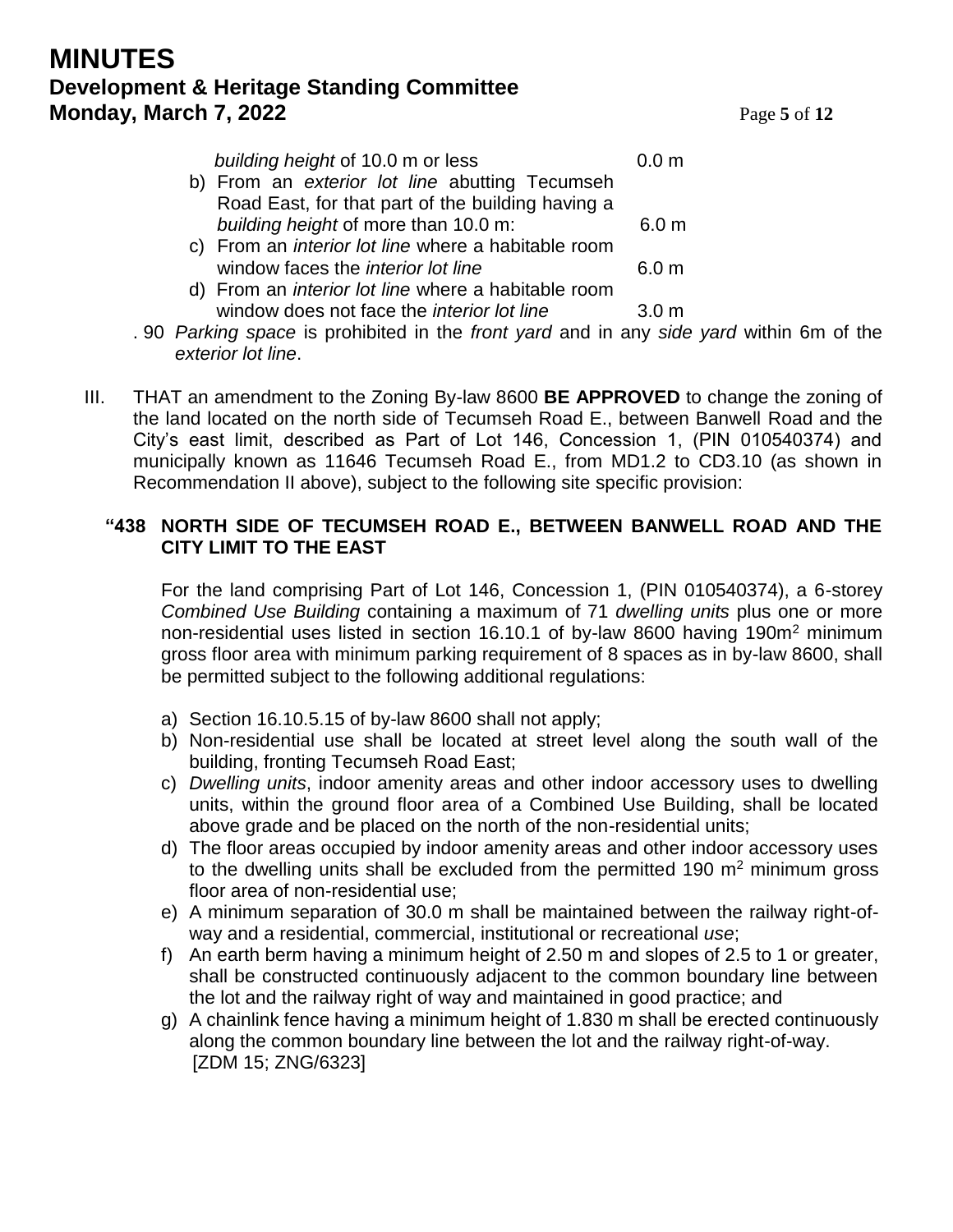## **MINUTES Development & Heritage Standing Committee Monday, March 7, 2022** Page 6 of 12

- IV. THAT the Site Plan Approval Officer **BE DIRECTED** to incorporate the following requirements and other requirements found in Appendix D of this Report, in the Site Plan Approval process and the Site Plan Agreement for the proposed development on the subject land:
	- a) Noise mitigation measures as recommended in the Noise Study, including warning clauses for rail and road traffic impacts;
	- b) Safety measures per section 7.2.8.8 (d), OP Vol. 1;
	- c) Redundant Curb Cuts, Video inspections, and Existing sewers and connections;
	- d) Preservation of some existing trees per Landscape Architect's comment in Appendix D of this report;
	- e) Easements and/or agreements required for the provision of gas services for this project, in a form satisfactory to Enbridge;
	- f) Enbridge Gas minimum separation requirements;
	- g) Adequate clearance from existing ENWIN's pole lines and power lines; and
	- h) Canada Post multi-unit policy;
	- i) SAR Snake mitigation measures as in the attached Appendix F to this report.

Motion CARRIED UNANIMOUSLY

Report Number: S 2/2022 & AI 4/2022 Clerk's File: ZB/14064 & ZO/14063

## **7.2 CDM-006/21 [CDM/6637] – 531 Pelissier Inc 531 Pelissier St – Plan of Condominium Ward 3**

Jim Abbs (author), Planner III – Subdivisions

Chris MacLeod (applicant) – available for questions

Moved by: Councillor Holt Seconded by: Councillor Morrison

Decision Number: **DHSC 372**

### RECOMMENDATIONS

THAT the application of 531 Pelissier Limited for an exemption under Section 9(3) of the *Condominium Act* for approval of a plan of condominium (Standard Condominium), comprised of a total of 24 dwelling units and 3 commercial units, as shown on the attached Map No. CDM-006/21-1 and CDM-006/21-2 within an existing building on a parcel legally described as; Lots 23 and 24, and Part of Lots 22 and 25, west side Pelissier Street, Plan 281, City of Windsor; located at 531 Pelissier Street **BE APPROVED** for a period of three (3) years.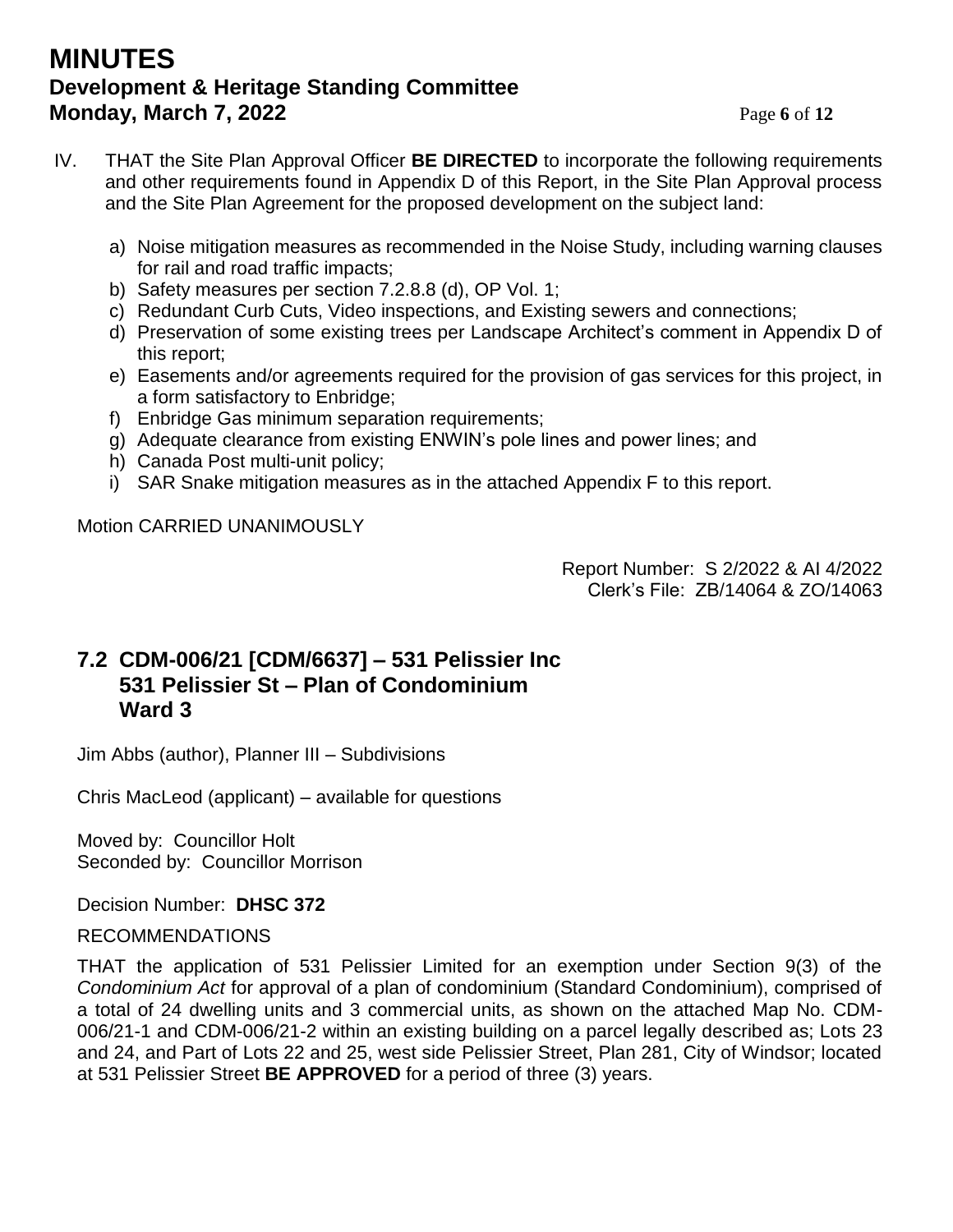## **MINUTES Development & Heritage Standing Committee Monday, March 7, 2022** Page 7 of 12

Motion CARRIED UNANIMOUSLY

Report Number: S 26/2022 Clerk's File: Z/14297

### **7.3 CDM-005/21 [CDM/6636] – Farhi Holding Corp 1600 Lauzon Rd – Plan of Condominium Ward 6**

Jim Abbs (author), Planner III – Subdivisions

Karl Tanner – Dillon Consulting (agent) – available for questions

Moved by: Councillor Gill Seconded by: Councillor Morrison

Decision Number: **DHSC 373**

**I** RECOMMENDATIONS

THAT the application of Farhi Holdings Corporation for an exemption under Section 9(3) of the *Condominium Act* for approval of a plan of condominium (Standard Condominium), comprised of a total of 232 dwelling units, as shown on the attached Map No. CDM-005/21-1 and CDM-005/21- 2 within in 4 newly constructed Multiple Dwelling structures on parcels legally described as; Block 44 and 45, 12M-678, City of Windsor; located at 8607, 8649, 8675 and 8699 McHugh Street **BE APPROVED** for a period of three (3) years.

Motion CARRIED UNANIMOUSLY

Report Number: S 25/2022 Clerk's File: Z/14295

## **7.4 Z-034/21 [ZNG/6571] – 2811035 Ontario Inc 1913, 1925 & 1949 Devonshire Court – Rezoning Ward 4**

Adam Szymczak (author), Planner III – Zoning

Mr Szymczak provides a presentation of the application

Tony Chau – ADA Architect (senior architect) – available for questions Aaron Blata - RC Spencer & Associates Inc – available for questions John Paul Aleo – Aleo Associates Inc – available for questions Tracey Pillon-Abbs (agent) – lists key points of the site in question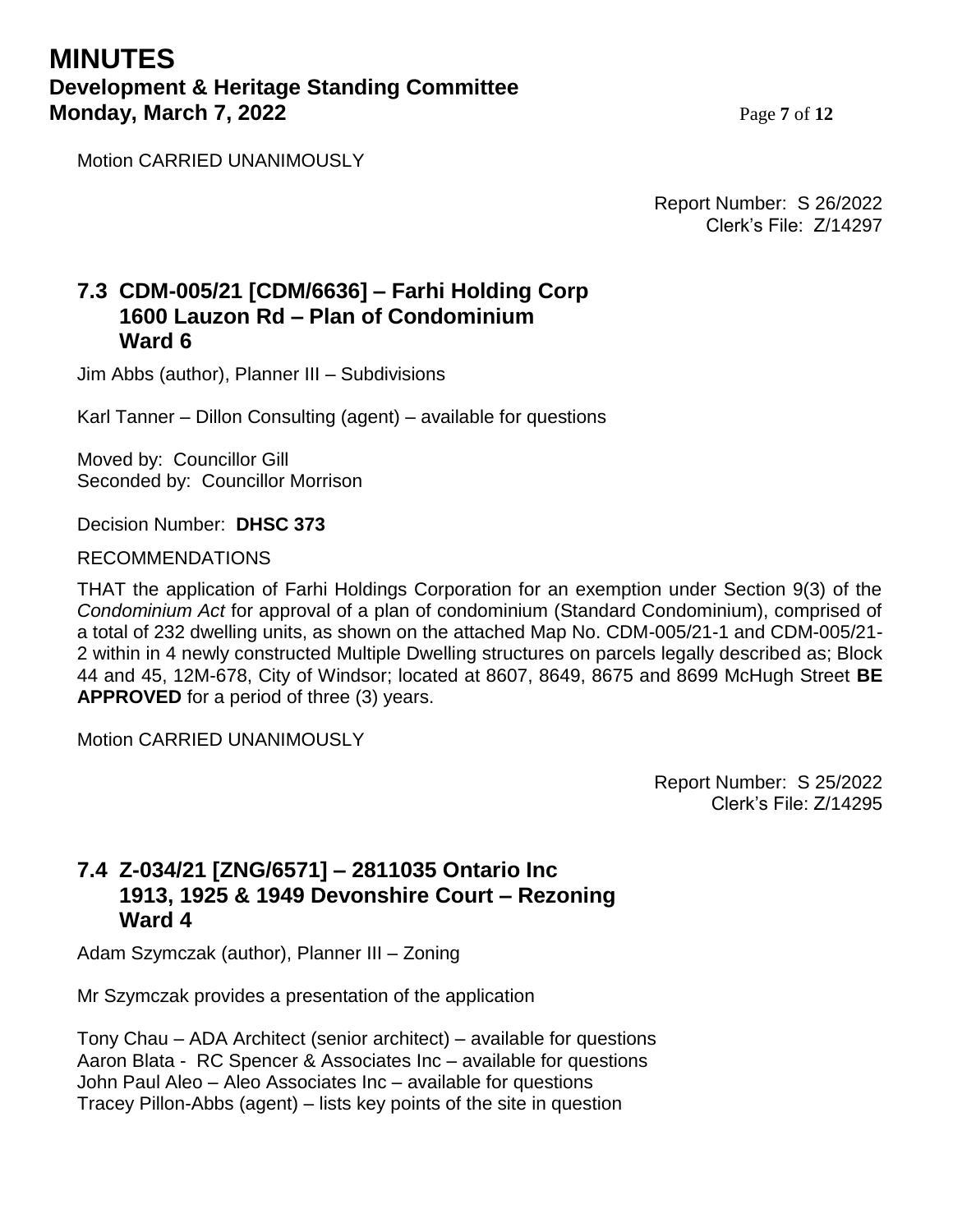## **MINUTES Development & Heritage Standing Committee Monday, March 7, 2022** Page 8 of 12

Written submissions were made available to members of the Committee and the Applicant prior to the meeting.

Oral submissions were made by delegations regarding the proposed development.

Those delegations opposed to the proposed amendment noted the following::

- The footprint of the proposed multiple dwelling is too large for the property and there are too many dwelling units
- The proposed development disregards the design, character and heritage of the neighbourhood
- The proposed setbacks are not consistent with existing building setbacks
- Changing the building form and type from one end of the spectrum to the other from three homes to multi-unit building - is not acceptable
- Concern for reduction of value in homes surrounding the new development
- Lack of available parking the proposed development would make it worse
- Traffic from the proposed development would conflict with traffic fom the nearby Tim Horton's and with pedestrians
- Intrusion of privacy due to height of the proposed building
- Noise pollution from traffic
- Complete disregard for the previously approved rezoning in 2016 no justification or explanation was given as to why the Applicant could not comply with the 2016 zoning amendment.
- The proposed development represents a large a change from the existing character and zoning in the area
- The proposed multiple dwelling is not appropriate density for the neighbourhood

Other delegations speak in support of the proposed development stating the need for more housing. Describe the redevelopment around Toronto and surrounding area, promoting more family sized apartments and townhomes. The market today makes it difficult for young families to purchase a single detached home. The proposed multiple dwelling will provide an alternative for young people looking for a home.

Moved by: Councillor Holt Seconded by: Councillor Sleiman

Decision Number: **DHSC 374**

#### RECOMMENDATIONS

1. THAT Zoning By-law 8600 **BE AMENDED** by changing the zoning of Lots 84 to 87, Registered Plan 684, further described as Parts 1 to 4, Plan 12R-27198 (known municipally as 1913, 1925 & 1949 Devonshire Court; Roll No. 020-220-03903, 020-220-03906, 020-220-03901), situated at the southeast corner of Devonshire Court and Kildare Road, by deleting and replacing Section 20(1)340 with the following:

### 340. **SOUTHEAST CORNER OF DEVONSHIRE COURT AND KILDARE ROAD**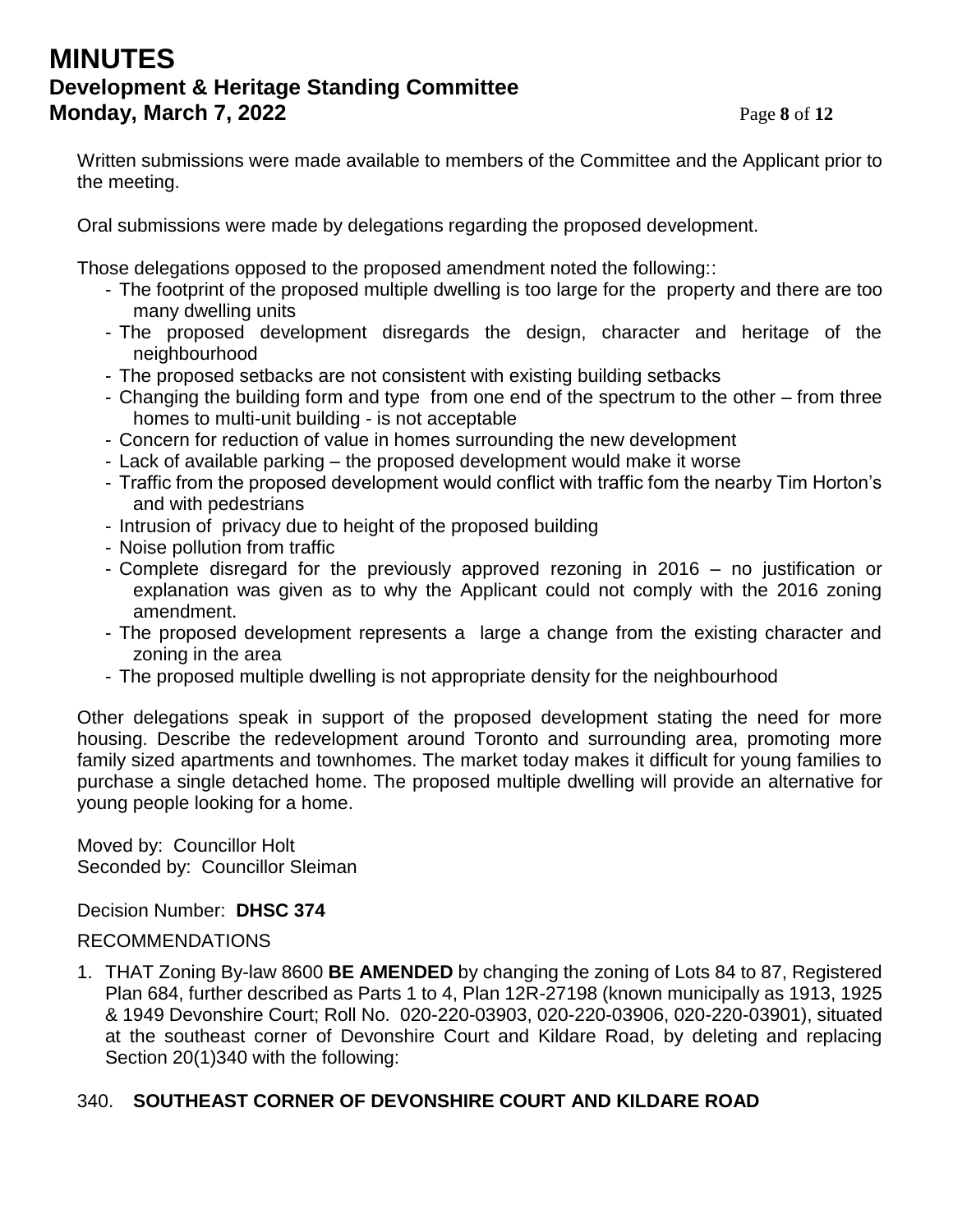For the lands comprising Lots 84 to 87, Registered Plan 684 and further described as Parts 1 to 4, Plan 12R-27198. a *multiple dwelling* shall be an additional permitted use and:

- 1. For any *dwelling*, the following additional provisions shall apply:
	- a) An *access area* or driveway is prohibited in any *front yard* or exterior *side yard*. Access to a *parking space* shall be from an *alley*.
	- b) Exposed flat concrete block, untextured concrete whether painted or unpainted and vinyl siding on any exterior wall is prohibited. A minimum of fifty per cent of the area of any exterior wall shall be covered in brick, textured concrete block, stucco, stone or any combination thereof.
- 2. For a *single unit dwelling*, the following additional provisions shall apply:
	- a) Main Building Height minimum 7.00 m
	- b) Front Yard Depth minimum 7.50 m
- 3. For *multiple dwelling*, the following provisions shall apply:

| J. |    | The managed awarmly, the following provisions shall apply. |                   |
|----|----|------------------------------------------------------------|-------------------|
|    | a) | Lot Width - minimum                                        | 35.0 m            |
|    | b) | Lot Area – minimum                                         | 2,152.0 $m2$      |
|    | C) | Lot Coverage – maximum                                     | 35.0%             |
|    | d) | Main Building Height - maximum                             | 15.0 <sub>m</sub> |
|    | e) | Building Setback - minimum                                 |                   |
|    |    | 1. From that part of the lot line                          |                   |
|    |    | abutting                                                   |                   |
|    |    | <b>Kildare Road</b>                                        | $2.62 \text{ m}$  |
|    |    | 2. From that part of the lot line                          |                   |
|    |    | abutting                                                   |                   |
|    |    | <b>Devonshire Court</b>                                    | 3.39 <sub>m</sub> |
|    |    | 3. From the midpoint of the 20ft radius of                 |                   |
|    |    | Lot 87 RP 684                                              | 1.89 m            |
|    |    | 4. From an interior lot line                               | 1.20 m            |
|    | f) | Landscaped Open Space Yard – minimum 27.5% of lot area     |                   |
|    | g) | Dwelling Units - maximum                                   | 23                |
|    |    | [ZDM 7; ZNG/4715; ZNG/6571]                                |                   |

- 2. THAT the Site Plan Approval Officer **BE DIRECTED** to consider, but not limited to:
	- a) The comments from City of Windsor Office of the City Engineer Engineering Department – Right-of-Way Division in Appendix F to Report S 22/2022 regarding Alley Paving, Encroachment Agreement, Existing Sewers and Connections, Site Plan Agreement, Storm Detention, Street Opening Permits, and Video Inspection (Connection).
	- b) The comments of the City of Windsor Heritage Planner in Appendix F to Report S 22/2022.
	- c) The comments of the City of Windsor Landscape Architect/Urban Design in Appendix F to Report S 22/2022.
	- d) The comments of the City of Windsor Parks Development & Design in Appendix F to Report S 22/2022 regarding the protection of street trees.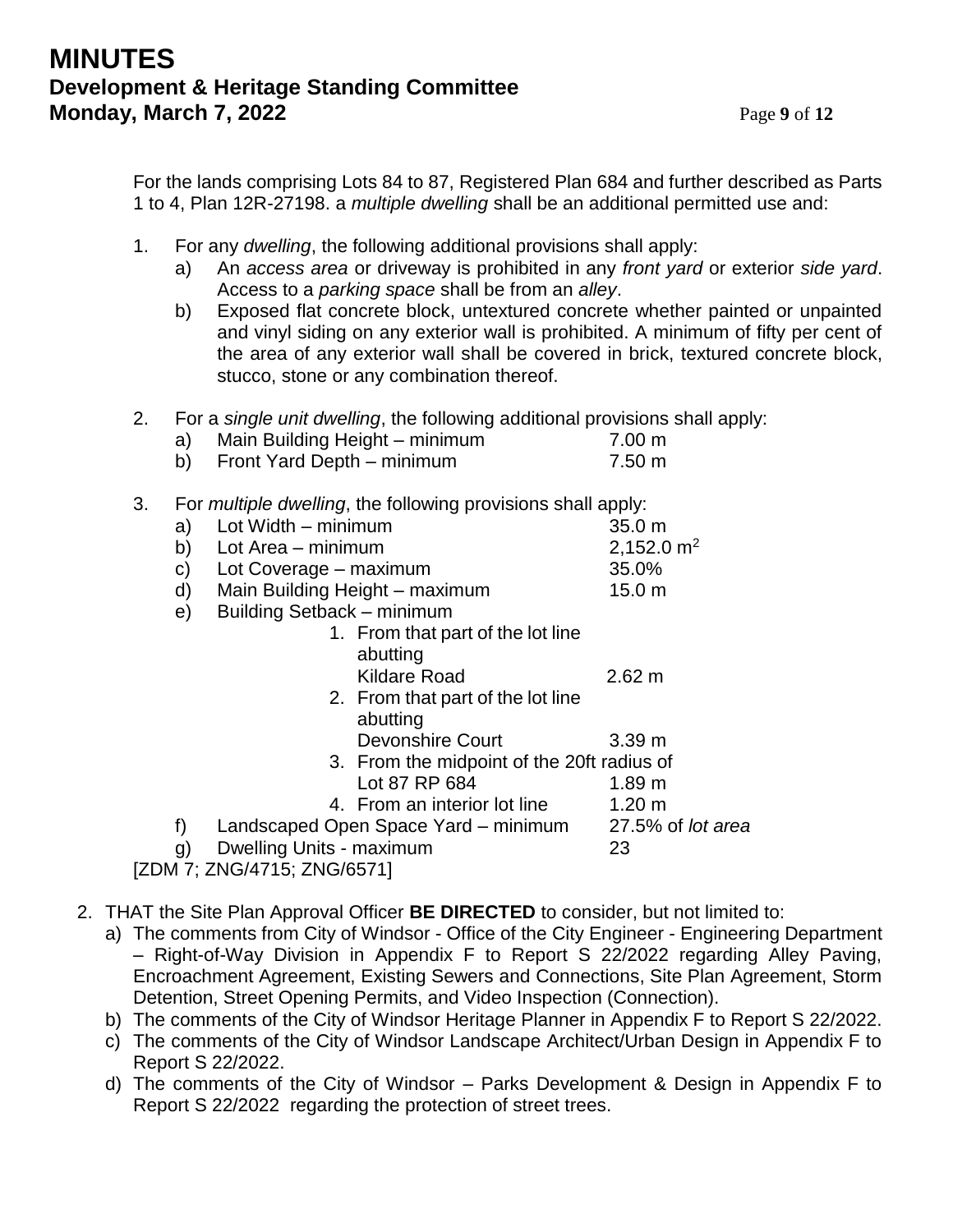## **MINUTES Development & Heritage Standing Committee Monday, March 7, 2022** Page 10 of 12

- e) The comments from Canada Post Corporation in Appendix F to Report S 22/2022 regarding Canada Post's multi-unit policy, which requires that the owner/developer provide a centralized mail facility at their own expense.
- f) The recommendation in the Traffic Impact Study prepared by RC Spencer Associates Inc and dated August 2021 concerning the review of sightlines.

#### Motion CARRIED

Councillor Gill and Members Gyemi and Moore voting nay

Report Number: S 22/2022 Clerk's File: ZB/14241

### **7.5 Z-040/21 [ZNG/6591] & OPA 155 [OPA/6592] – 1741078 Ontario Inc, 115664 Ontario Inc & Abdul Karim Habib 4845 Walker Rd – Rezoning & Official Plan Amendment Ward 9**

Adam Szymczak (author), Planner III – Zoning

Zak Habib (applicant) and Tracey Pillon-Abbs (agent) available for questions

Moved by: Member Rondot Seconded by: Councillor Sleiman

Decision Number: **DHSC 375**

#### RECOMMENDATIONS

- 1. THAT Schedule "A" of Volume 1: The Primary Plan of the City of Windsor Official Plan **BE AMENDED** by applying a Specific Policy Area to Part of Lot 13, Concession 6, further described as Part 1, Plan 12R-17667, known municipally as 4845 Walker Road (Roll No. 070-150-00270), situated at the southwest corner of Walker Road and Ducharme Street.
- 2. THAT Section 1 of Volume 2: Secondary Plans & Special Policy Areas of the City of Windsor Official Plan **BE AMENDED** by adding a Special Policy Area as follows:
- 1.X **Southwest Corner of Walker Road and Ducharme Street (4845 Walker Road)**
- 1.X.1 The property described as Part of Lot 13, Concession 6, further described as Part 1, Plan 12R-17667, known municipally as 4845 Walker Road (Roll No. 070-150-00270), situated at the southwest corner of Walker Road and Ducharme Street, **IS DESIGNATED** on Schedule A: Planning Districts and Policy Areas in Volume I: The Primary Plan;
- 1.X.2 Notwithstanding the "Commercial Corridor" designation on Schedule D: Land Use in Volume I: The Primary Plan and the "Business Park" designation on Schedule NR2-7: Land Use Designations & Concept Plan in Volume II: Secondary Plans & Special Policy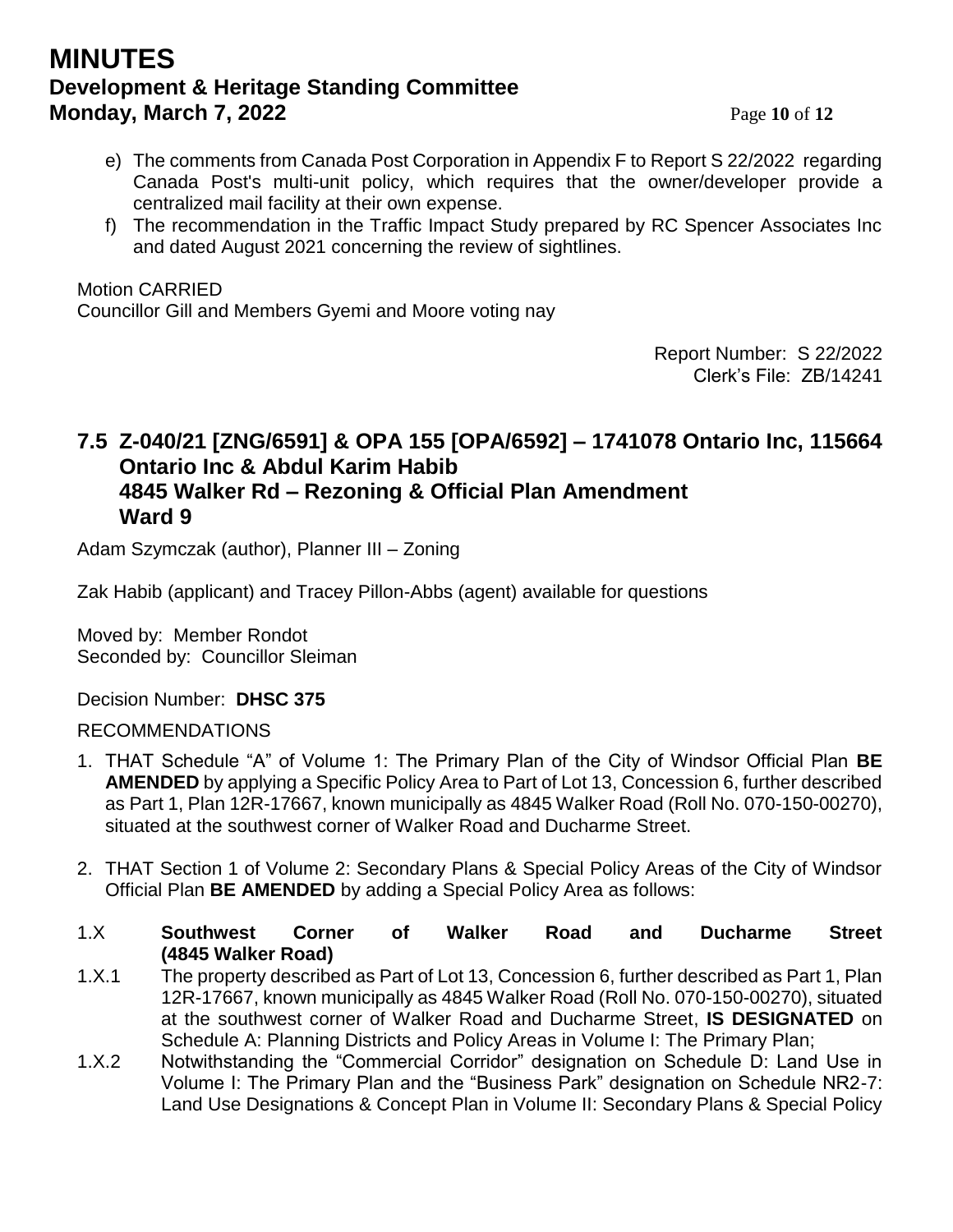## **MINUTES Development & Heritage Standing Committee Monday, March 7, 2022** Page 11 of 12

Areas, "dwelling units located at grade and/or above commercial uses in a combined use building" and "multiple dwelling" shall be additional permitted uses.

3. THAT Zoning By-law 8600 **BE AMENDED** by changing the zoning of Part of Lot 13, Concession 6, further described as Part 1, Plan 12R-17667, known municipally as 4845 Walker Road (Roll No. 070-150-00270), situated at the southwest corner of Walker Road and Ducharme Street, from Commercial District 2.1 (CD2.1) to Commercial District 2.2 (CD2.2) and adding a new site specific exception to Section 20(1) as follows:

### **440. SOUTHWEST CORNER OF WALKER ROAD AND DUCHARME STREET**

For the lands comprising of Part of Lot 13, Concession 6, further described as Part 1, Plan 12R-17667, a *multiple dwelling* shall be additional permitted use and that for a *combined use building* and a *multiple dwelling*, the following additional provisions shall apply:

- a) Main Building Height maximum 22.4 m
- b) Notwithstanding Section 15.2.5.15, for a *Combined Use Building*, *dwelling units* are permitted at grade.

[ZDM 13; ZNG/6591]

- 4. THAT, at the discretion of the City Planner, Deputy City Planner, or Site Plan Approval Officer, the following **BE SUBMITTED** either prior to, or with, an application for site plan approval:
	- A. Updated documents, reports, or studies, including any addendum or memorandum, submitted in support of the applications for amendments to the Official Plan and Zoning Bylaw 8600 to reflect the site plan for which approval is being sought.
- 5. THAT the Site Plan Approval Officer **BE DIRECTED** to incorporate the following, subject to any updated information, into an approved site plan and executed and registered site plan agreement:
	- A. Mitigation measures identified Table B1 in Appendix B in the Road Traffic and Stationary Noise Impact Study, prepared by JJ Acoustic Engineering Ltd and dated January 14, 2021, subject to the approval of the City Planner
	- B. Measures identified in the Servicing Study prepared by Haddad Morgan & Associates and dated April 23, 2020, subject to the approval of the City Planner and City Engineer, the Essex Region Conservation Authority, and, if required, the Ontario Ministry of Transportation (MTO)
	- C. Transportation Impact Study requirements of the City of Windsor Transportation Planning Division and MTO contained in Appendix E of this report and measures identified in Sections 5 and 8 in the Transportation Impact Study prepared by Dillon Consulting and dated May 2019, subject to the approval of the City Planner, City Engineer, or Transportation Planning Senior Engineer, and MTO
	- D. Requirements of the City of Windsor Engineering Department Right-Of-Way Division contained in Appendix E of this report subject to the approval of the City Engineer
	- E. Requirements of the Ontario Ministry of Transportation contained in Appendix E of this report subject to the approval from the MTO